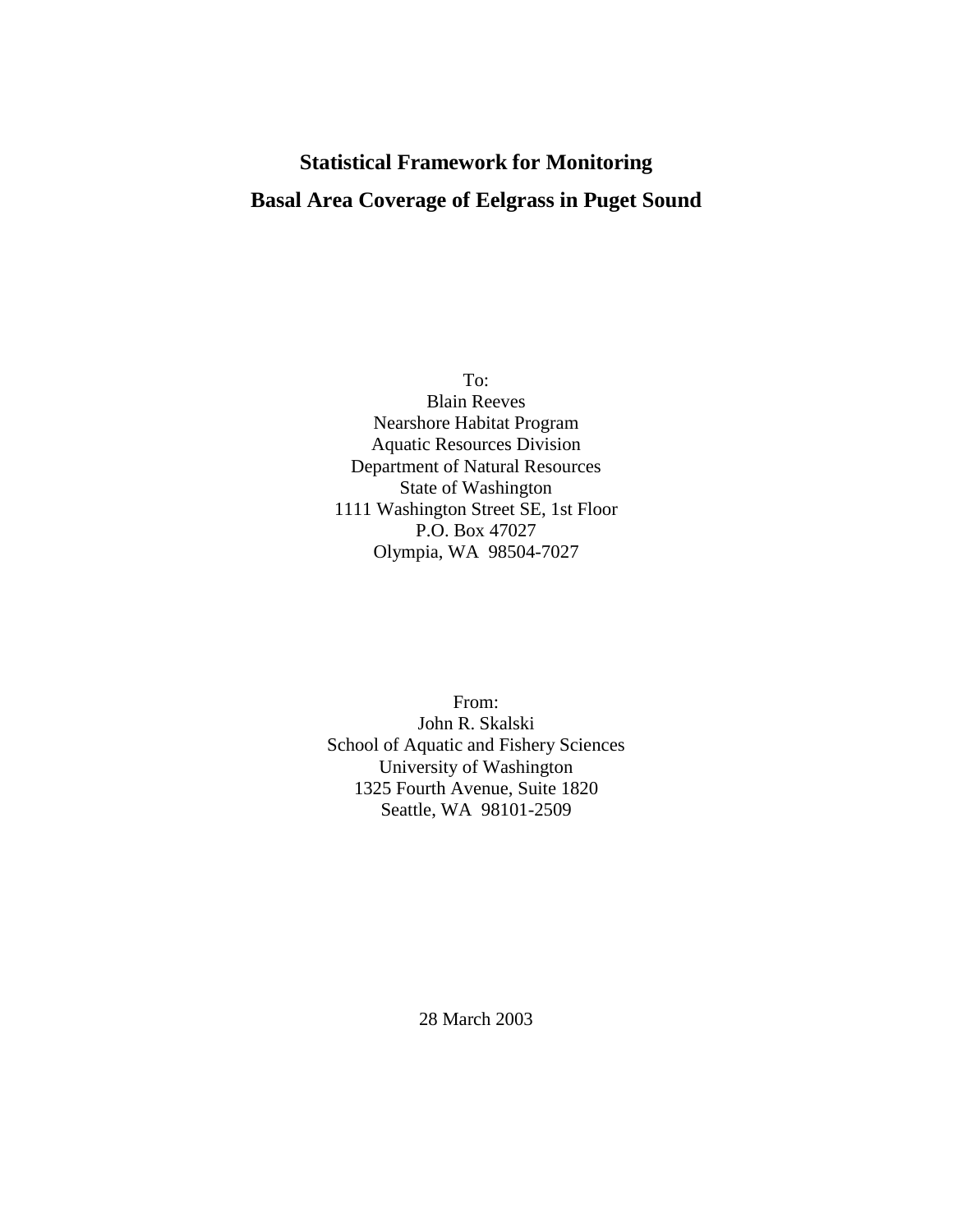## **Table of Contents**

| 1.0                                                                             |                                                                                 |  |  |  |  |
|---------------------------------------------------------------------------------|---------------------------------------------------------------------------------|--|--|--|--|
| 2.0                                                                             |                                                                                 |  |  |  |  |
| 3.0                                                                             |                                                                                 |  |  |  |  |
| 3.1                                                                             |                                                                                 |  |  |  |  |
| 3.2                                                                             |                                                                                 |  |  |  |  |
| 3.3                                                                             |                                                                                 |  |  |  |  |
| 4.0                                                                             |                                                                                 |  |  |  |  |
| 4.1                                                                             |                                                                                 |  |  |  |  |
| 4.2                                                                             |                                                                                 |  |  |  |  |
|                                                                                 | Simple Illustration for Calculating an Adjusted Fringe Stratum Total13<br>4.2.1 |  |  |  |  |
| 4.3                                                                             |                                                                                 |  |  |  |  |
| Simple Illustration for Calculating an Adjusted Flats Stratum Total 20<br>4.3.1 |                                                                                 |  |  |  |  |
| 5.0                                                                             |                                                                                 |  |  |  |  |
| 5.1                                                                             |                                                                                 |  |  |  |  |
| 5.2                                                                             |                                                                                 |  |  |  |  |
| 5.3                                                                             |                                                                                 |  |  |  |  |
| 5.4                                                                             |                                                                                 |  |  |  |  |
| 5.5                                                                             |                                                                                 |  |  |  |  |
| 6.0                                                                             |                                                                                 |  |  |  |  |
| 6.1                                                                             |                                                                                 |  |  |  |  |
| 6.2                                                                             |                                                                                 |  |  |  |  |
| Example: Power Calculations for Detecting a Five-Year Decline 28<br>6.2.1       |                                                                                 |  |  |  |  |
| 6.3                                                                             |                                                                                 |  |  |  |  |
| 7.0                                                                             |                                                                                 |  |  |  |  |
| Appendix A: Derivation of Variance for SRS with Measurement Error30             |                                                                                 |  |  |  |  |
|                                                                                 |                                                                                 |  |  |  |  |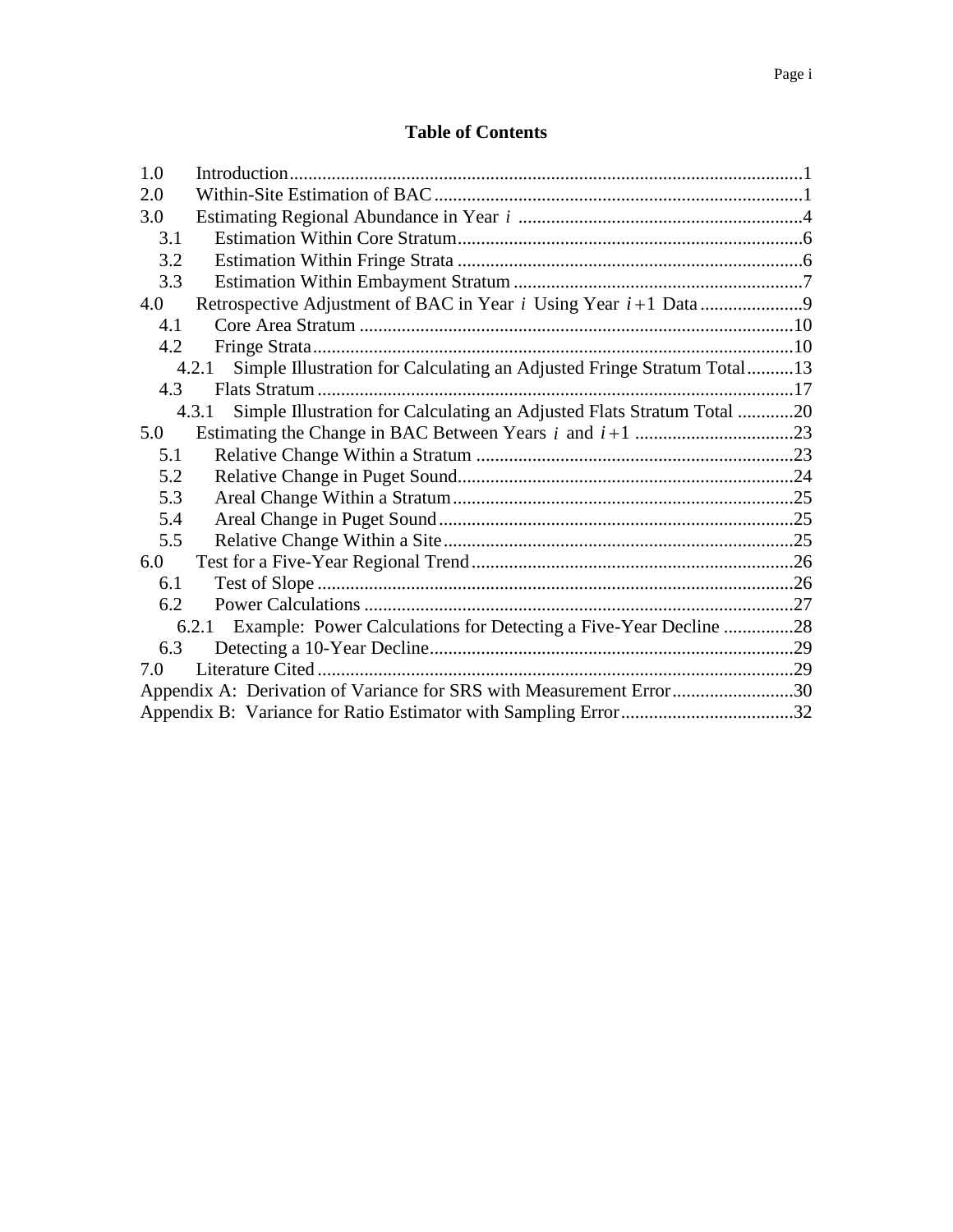#### <span id="page-2-0"></span>**1.0 Introduction**

The purpose of this report is to describe the statistical methods used to estimate basal area coverage (BAC) of eelgrass within sites and across Puget Sound based on survey sampling data. This report describes the calculation of variance estimates for within-site sampling error as well as Puget Sound-wide sampling error. Rotational sampling designs will be used to estimate BAC and updated annual estimates in year *i* using data collected in year  $i+1$ . Annual change in BAC will be calculated and methods for determining a five-year trend described.

The sampling in Puget Sound for a particular year can be conceptualized as a stratified sampling program. The four strata correspond to four mutually exclusive and exhaustive categories as follows:

Stratum 1: Core areas selected nonprobabilistically.

- Stratum 2: Embayment areas encompassing an eelgrass meadow on two or more sides of the shoreline (i.e., flats).
- Stratum 3: Shoreline strips with moderate eelgrass abundance (i.e., regular fringe).

Stratum 4: Shoreline strips with high eelgrass abundance (i.e., regular fringe).

Within embayment and fringe strata, site selection will be conducted using simple random sampling (SRS).

Over years, rotational sampling will be conducted independently within the three probabilistically sampled strata. The fractional rotation of sampling units in and out of strata will be approximately 20%.

#### <span id="page-2-1"></span>**2.0 Within-Site Estimation of BAC**

Within a sampling unit, eelgrass abundance (i.e., BAC) will be estimated in a two-step process of (1) delineating the area of the bed, (2) conducting line-intercept transect sampling to estimate the percent cover. Figure 1 illustrates conceptually the sampling process. The estimator of eelgrass BAC can then be expressed as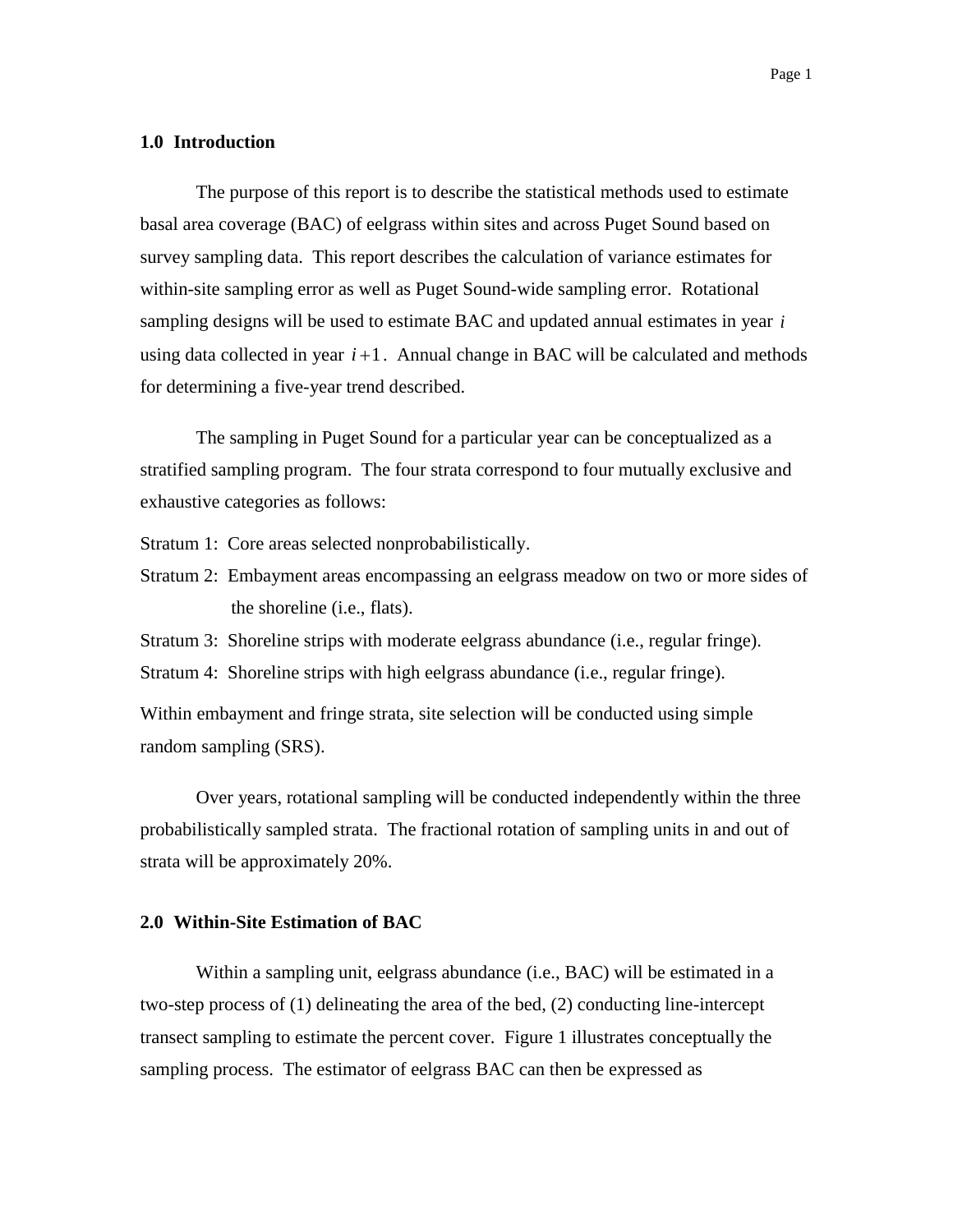Figure 1. Schematic of sampling an eelgrass bed for basal area coverage. Perimeter of bed based on minimum convex polygon and percent cover estimated from replicate line-intercept transects.

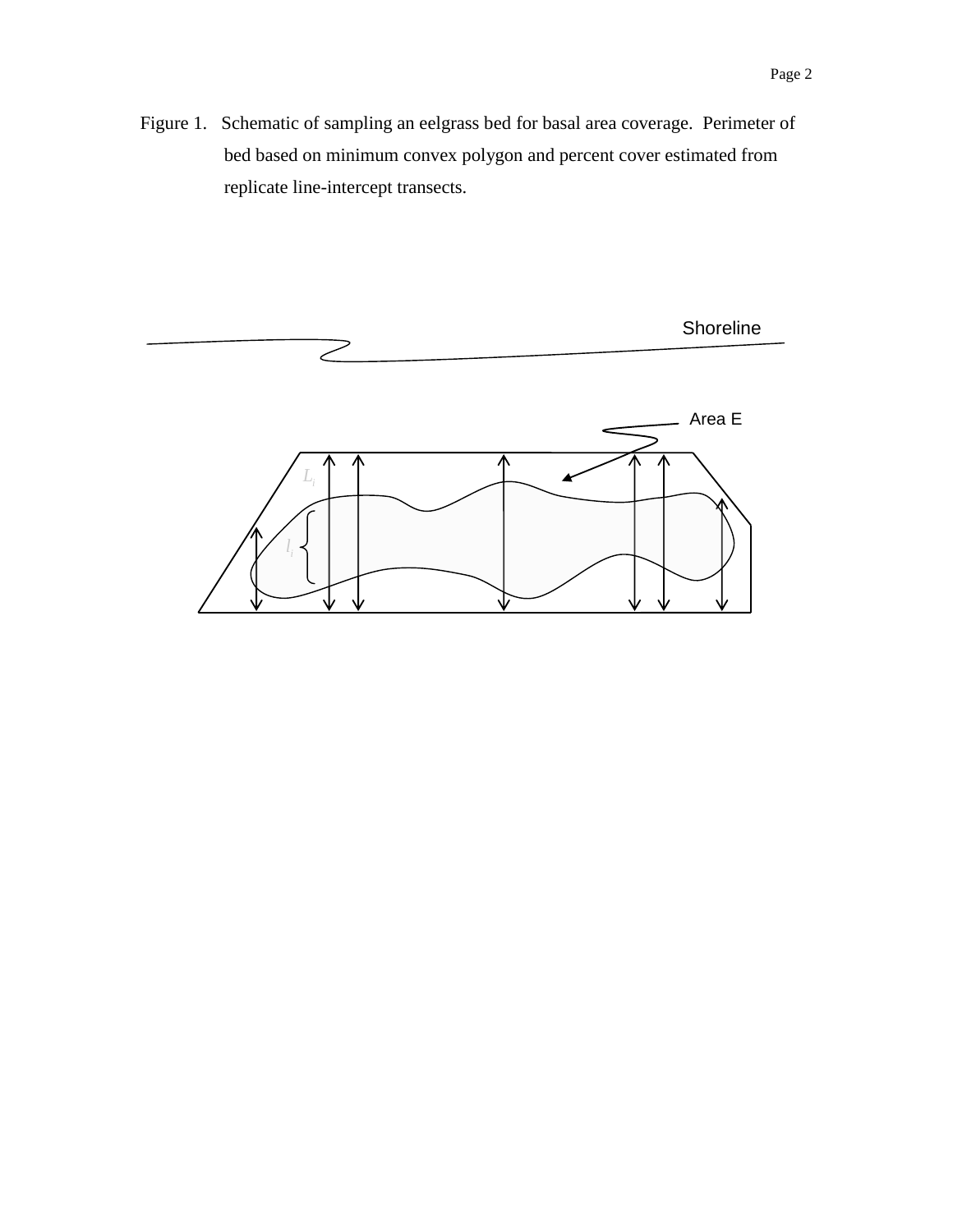$$
\hat{X} = E \cdot \hat{\vec{p}} \tag{1}
$$

where

- $E =$  maximum outward size of the eelgrass bed based on a minimum convex polygon,
- $\hat{\overline{p}}$  = estimated average percent cover along a transect through the eelgrass bed.

The estimate of average percent cover  $(\hat{\overline{p}})$  will be based on a ratio estimator of the form

$$
\hat{\overline{p}} = \frac{\sum_{i=1}^{m} l_i}{\sum_{i=1}^{m} L_i}
$$

where

 $l_i$  = length of the *i*th transect  $(i = 1, ..., m)$  that contains eelgrass,

 $L_i$  = actual total length of the *i*th transect  $(i = 1, ..., m)$ .

This ratio estimator has an approximate variance of

$$
Var\left(\hat{\overline{p}}\right) = \frac{\sum_{i=1}^{m} \left(l_i - \hat{\overline{p}}L_i\right)^2}{(m-1)m\overline{L}^2}
$$

where

$$
\overline{L} = \frac{\sum_{i=1}^{m} L_i}{m}.
$$

Should all the transects be of equal length (i.e.,  $L_i = L \forall i$ ), then the variance estimate for  $\hat{\overline{p}}$  simplifies to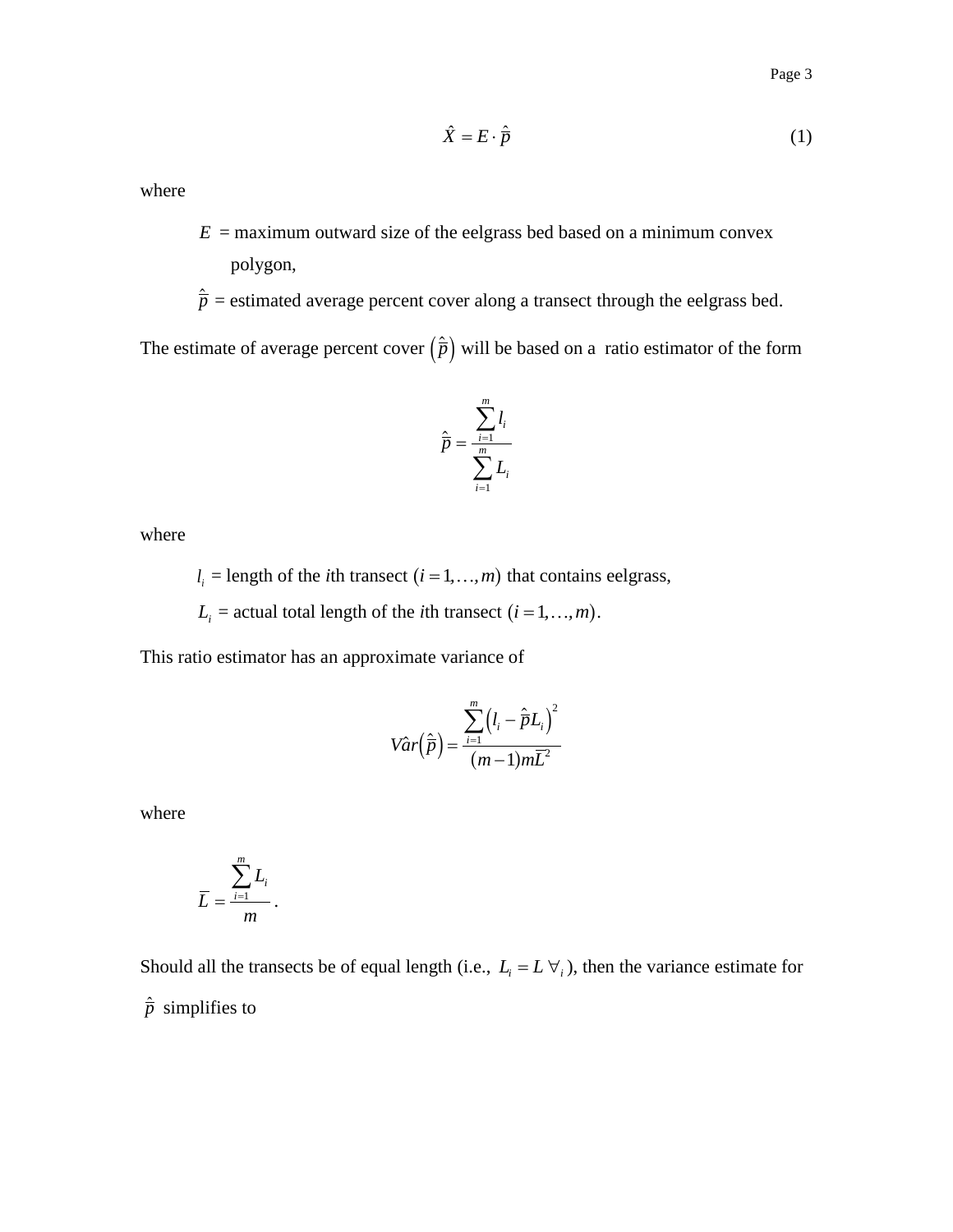$$
Var\left(\hat{\overline{p}}\right) = \frac{\sum_{i=1}^{m} \left(p_i - \hat{\overline{p}}\right)^2}{\left(m - 1\right)m}
$$

where

$$
p_i = \frac{l_i}{L_i}.
$$

The variance of the estimate of BAC for the site is then

$$
Var\left(\hat{X}\right) = E^2 Var\left(\hat{\overline{p}}\right). \tag{2}
$$

Estimator (1) and its variance are based on the following assumptions:

- 1. Area *E* is known without error.
- 2. The transect lines are randomly distributed within the area *E* .
- 3. The transect lines are infinitely narrow.
- 4. The fraction of the lines intercepting eelgrass is measured accurately.

#### <span id="page-5-0"></span>**3.0 Estimating Regional Abundance in Year**  *i*

Within any year *i*, the monitoring program is a stratified random sampling scheme within Puget Sound. Define

- $X_{ij}$  = BAC of eelgrass in the *j*th sample location  $(j = 1, ..., m_i)$  for the *i*th strata  $(i = 1, ..., 4)$ ;
- $\hat{X}_{ij}$  = estimated BAC of eelgrass in the *j*th sample location  $(j = 1, ..., m_i)$ in the *i*th stratum  $(i = 1, ..., 4)$ ;
- $N_i$  = number of sample locations in the *i*th stratum;
- $n_i$  = actual number of sample locations drawn in the *i*th stratum;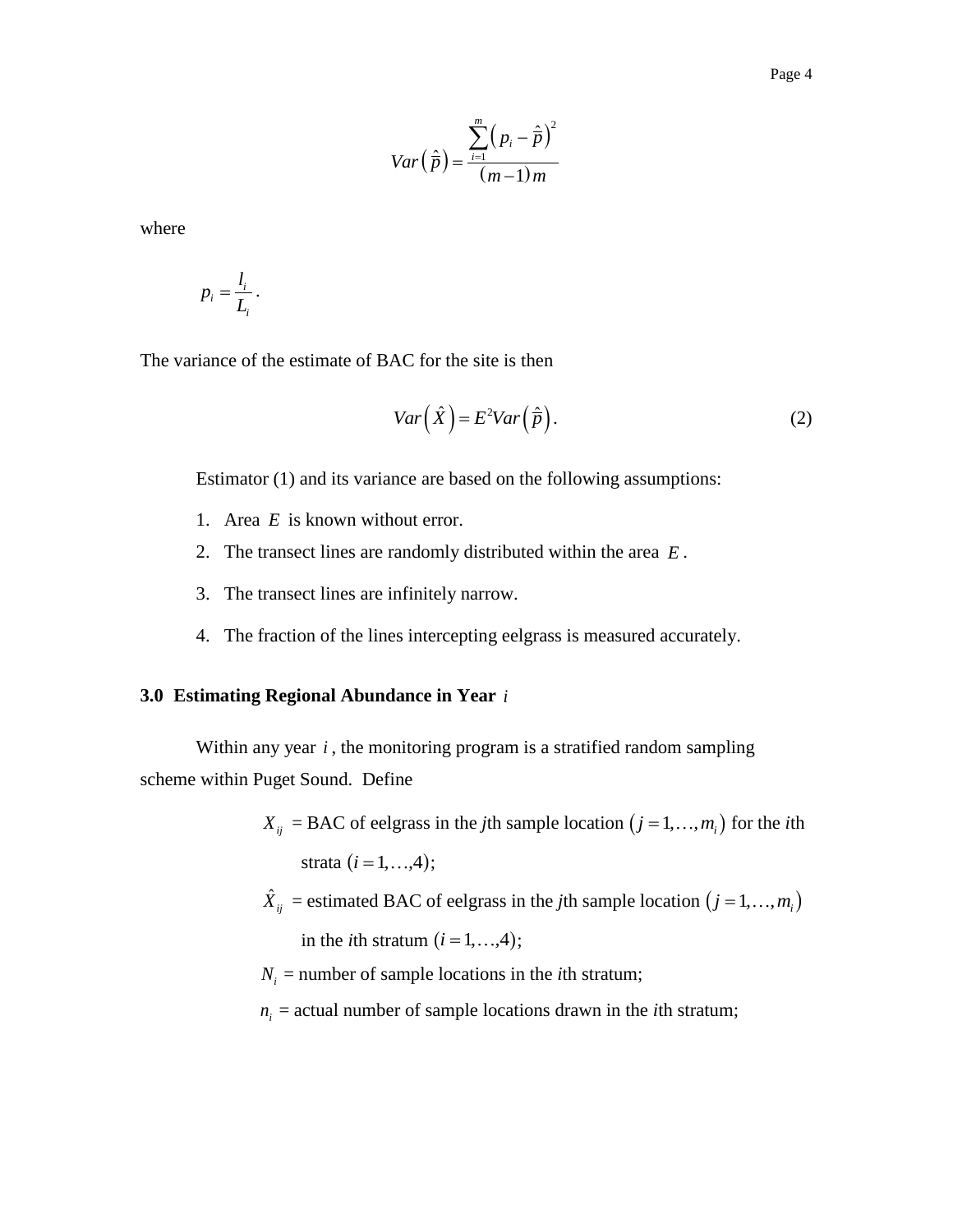It is worth noting that the within-site eelgrass abundance  $X_{ij}$  will be actually estimated by  $\hat{X}_{ij}$  which will be assumed to be an unbiased estimator , i.e.,

$$
E(\hat{X}_{ij})=X_{ij}
$$

with an unbiased variance estimator

$$
E\bigg[V\hat{a}r\big(\hat{X}_{ij}\big|X_{ij}\big)\bigg]=Var\big(\hat{X}_{ij}\big|X_{ij}\big).
$$

The total BAC  $(B_T)$  of eelgrass in Puget Sound will be expressed as

$$
B_T = B_1 + B_2 + B_3 + B_4
$$

where  $B_i$  is the BAC in stratum  $i$  ( $i = 1, ..., 4$ ) and estimated by

$$
\hat{B}_T = \sum_{i=1}^4 \hat{B}_i \tag{3}
$$

with associated variance

$$
Var\left(\hat{B}_T\right) = \sum_{i=1}^4 Var\left(\hat{B}_i \middle| B_i\right).
$$

and estimated variance

$$
Var\left(\hat{B}_T\right) = \sum_{i=1}^4 Var\left(\hat{B}_i \middle| B_i\right). \tag{4}
$$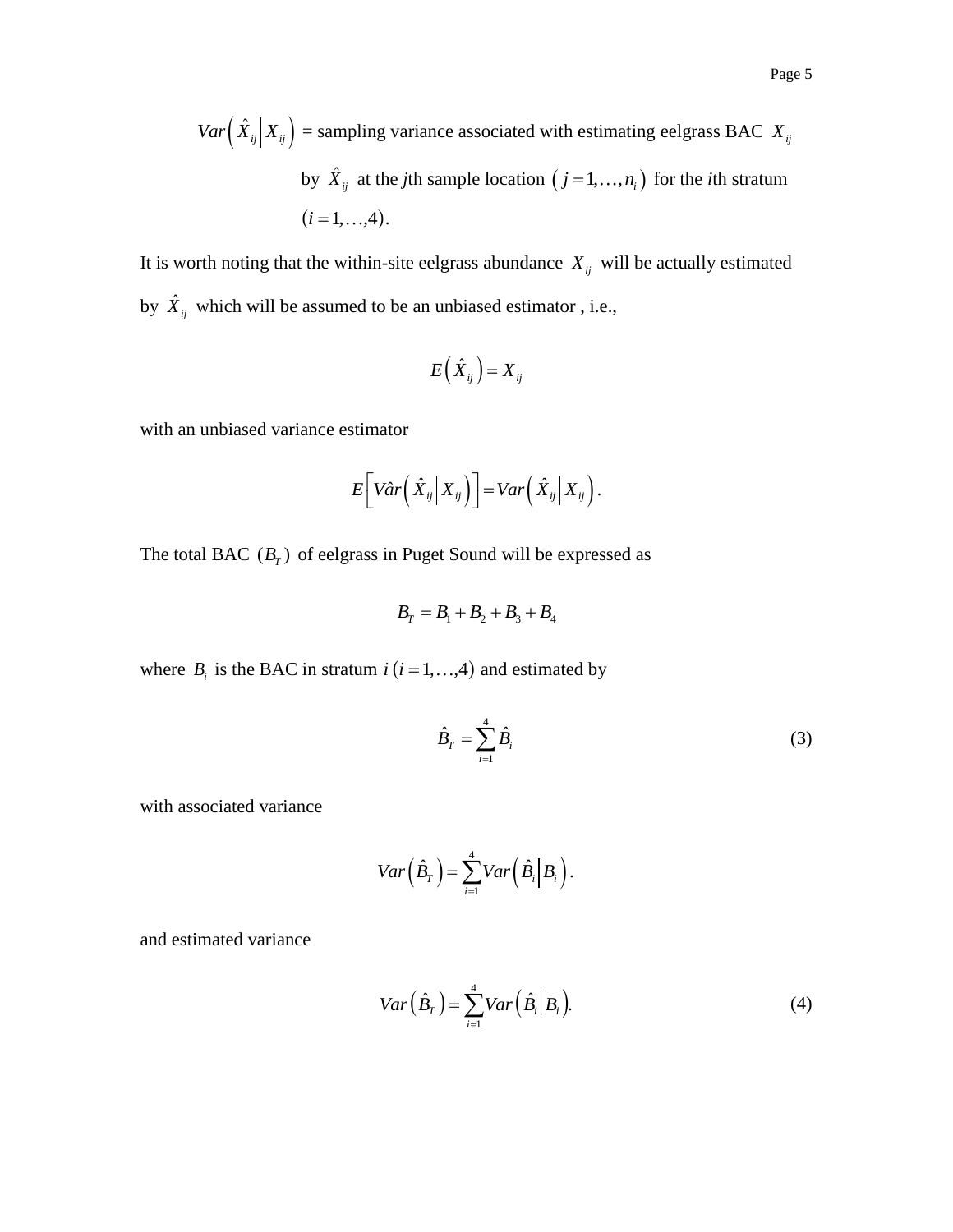#### <span id="page-7-0"></span>**3.1 Estimation Within Core Stratum**

In this stratum, all  $N_1$  of  $N_1$  sites will be sampled, in which case

$$
\hat{B}_1 = \sum_{j=1}^{N_1} \hat{X}_{ij}
$$
 (5)

with associated variance estimator

$$
Var\left(\hat{B}_1\bigg|B_1\right) = \sum_{j=1}^{N_1} Var\left(\hat{X}_{ij}\bigg|X_{ij}\right) \tag{6}
$$

the sum of the within-site measurement errors.

#### <span id="page-7-1"></span>**3.2 Estimation Within Fringe Strata**

The shoreline strata (i.e., regular fringe and wide fringe) were subdivided into *Ni* segments of equal length (i.e., 1000 m). A simple random sample of  $n_i$  of the shoreline segments were was selected for measurement. However, the shoreline could not be subdivided evenly into 1000-m segments in all cases. There were instances where smaller segments of beach were left over because the beaches were not exact multiples of 1000 m. In order to correctly extrapolate the sample observations to the entire stratum, the sample observations have to be expanded by the multiplier

$$
\frac{L_r}{L_N}
$$

where

 $L_T$  = total linear length of a fringe stratum,

 $L_N = N_i \cdot 1000 \text{ m} = \text{total linear length of the sampling frame for a fringe stratum.}$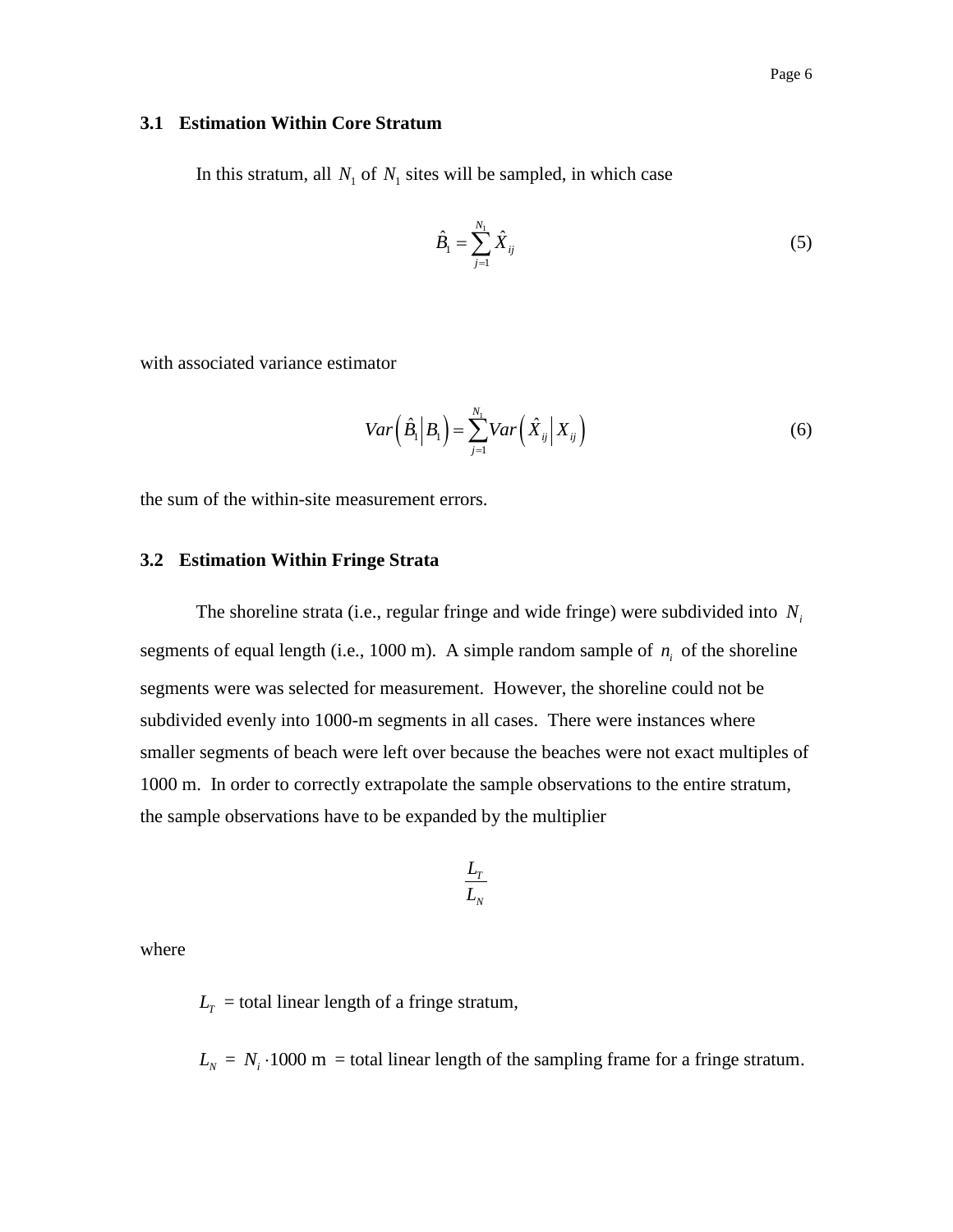The estimate of total basal area coverage for a fringe stratum is then calculated as follows:

$$
\hat{B}_3 = \left(\frac{L_r}{L_N}\right) \left[\frac{N_3}{n_3} \sum_{j=1}^{n_3} \hat{X}_{ij}\right]
$$
\n(7)

with associated estimated sampling variance

d estimated sampling variance  

$$
Var\left(\hat{A}_3 | A_3\right) = \left(\frac{L_r}{L_N}\right)^2 \left[\frac{N_3^2 \left(1 - \frac{n_3}{N_3}\right) s_{\hat{X}_{ij}}^2}{n_3} + \frac{N_3}{n_3} \sum_{j=1}^{n_3} Var\left(\hat{X}_{ij} | X_{ij}\right)\right]
$$
(8)

and where

 $N<sub>3</sub>$  = number of regular fringe sites in Puget Sound,

$$
n_3 = \text{number of sites actually surveyed,}
$$
\n
$$
s_{\hat{X}_{ij}}^2 = \frac{\sum_{j=1}^{n_3} \left(\hat{X}_{ij} - \hat{\overline{X}}_{ij}\right)^2}{\left(n_3 - 1\right)},
$$
\n
$$
\hat{\overline{X}}_{ij} = \frac{\sum_{j=1}^{n_3} \hat{X}_{ij}}{n_3}.
$$

The estimates of  $\hat{B}_4$  and  $Var(\hat{B}_4 | B_4)$  are analogous to Equations (7) and (8), respectively.

## <span id="page-8-0"></span>**3.3 Estimation Within Embayment Stratum**

In this stratum, the sampling units are of dramatically different sizes. A simple random sample of embayments/flats will be performed and BAC estimated using a ratio estimator (Cochran 1977: p. 151) of the form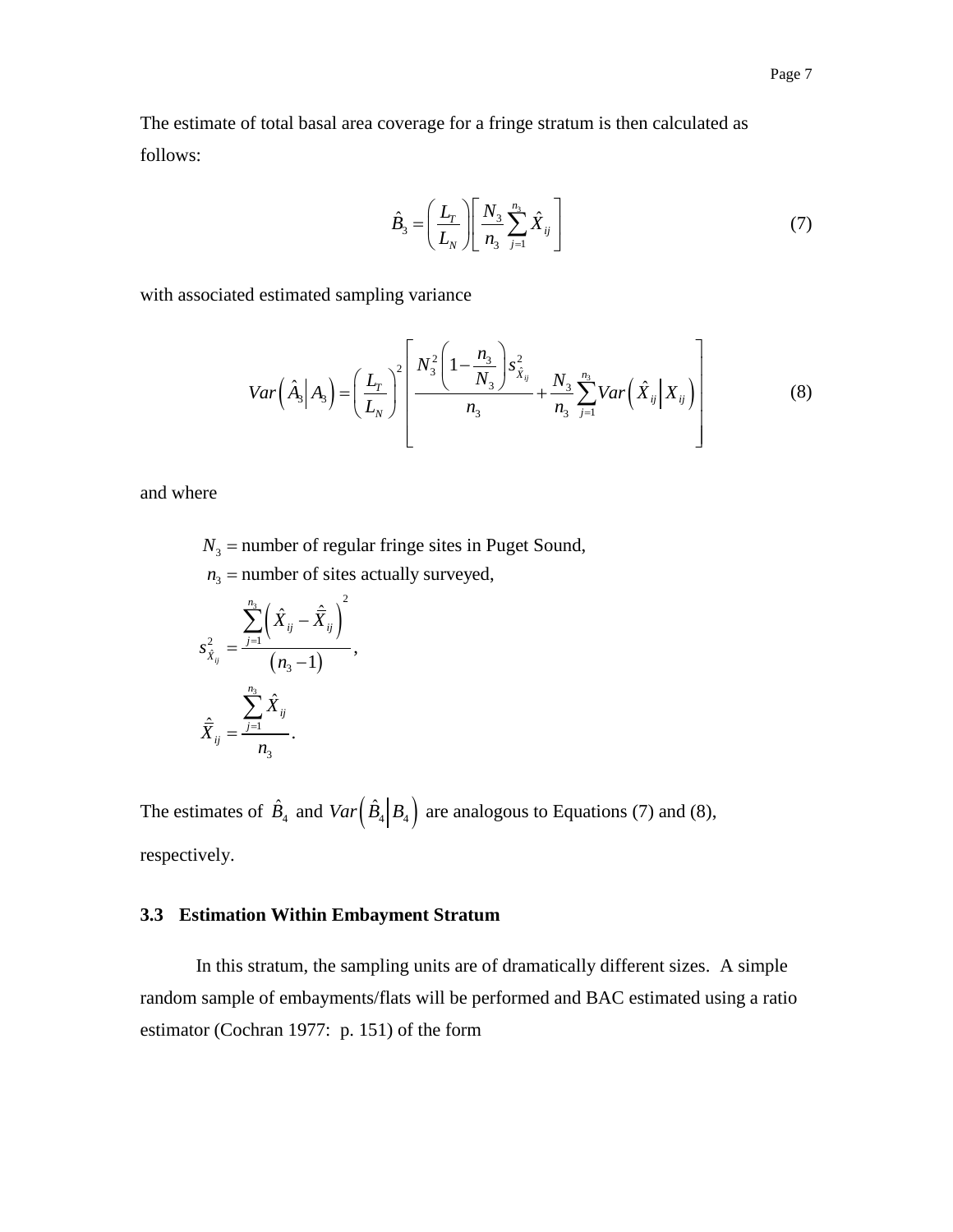Page 8

$$
\hat{B}_2 = \left[ \frac{\sum_{j=1}^{n_2} \hat{X}_{2j}}{\sum_{j=1}^{n_2} a_{2j}} \right] \cdot \sum_{j=1}^{N_2} a_{2j} = \left[ \frac{\sum_{j=1}^{n_2} \hat{X}_{2j}}{\sum_{j=1}^{n_2} a_{2j}} \right] \cdot A_2
$$
\n(9)

where

 $a_{2j}$  = area of the *j*th embayment  $(j = 1, ..., n_2)$  in the second stratum,

$$
A_2 = \sum_{j=1}^{N_2} a_{2j}
$$
 = the total areal extent of employment sites within stratum 2.

The estimator and associated variance assume the areas  $a_{2j}$   $(j = 1, ..., L_2)$  are measured without error. The variance for  $\hat{B}_2$  can be expressed (Appendix B) as

$$
Var\left(\hat{B}_2\right) = N_2^2 \left(1 - \frac{n_2}{N_2}\right) \frac{\sum_{j=1}^{N_2} \left(X_{2j} - a_{2j}R\right)^2}{n_2 \left(N_2 - 1\right)} + \frac{N_2}{n_2} \sum_{j=1}^{N_2} Var\left(\hat{X}_{2j} \middle| X_{2j}\right)
$$
(10)

and where

$$
R = \frac{\sum_{j=1}^{N_2} X_{2j}}{\sum_{j=1}^{N_2} a_{2j}}.
$$

In turn, this variance can be estimated by

this variance can be estimated by  
\n
$$
Var(\hat{B}_2) = N_2^2 \left(1 - \frac{n_2}{N_2}\right) \frac{\sum_{j=1}^{n_2} (\hat{X}_{2j} - a_{2j}\hat{R})^2}{n_2(n_2 - 1)} + \frac{N_2 \sum_{j=1}^{n_2} Var(\hat{X}_{2j} | X_{2j})}{n_2}
$$
\n(11)

where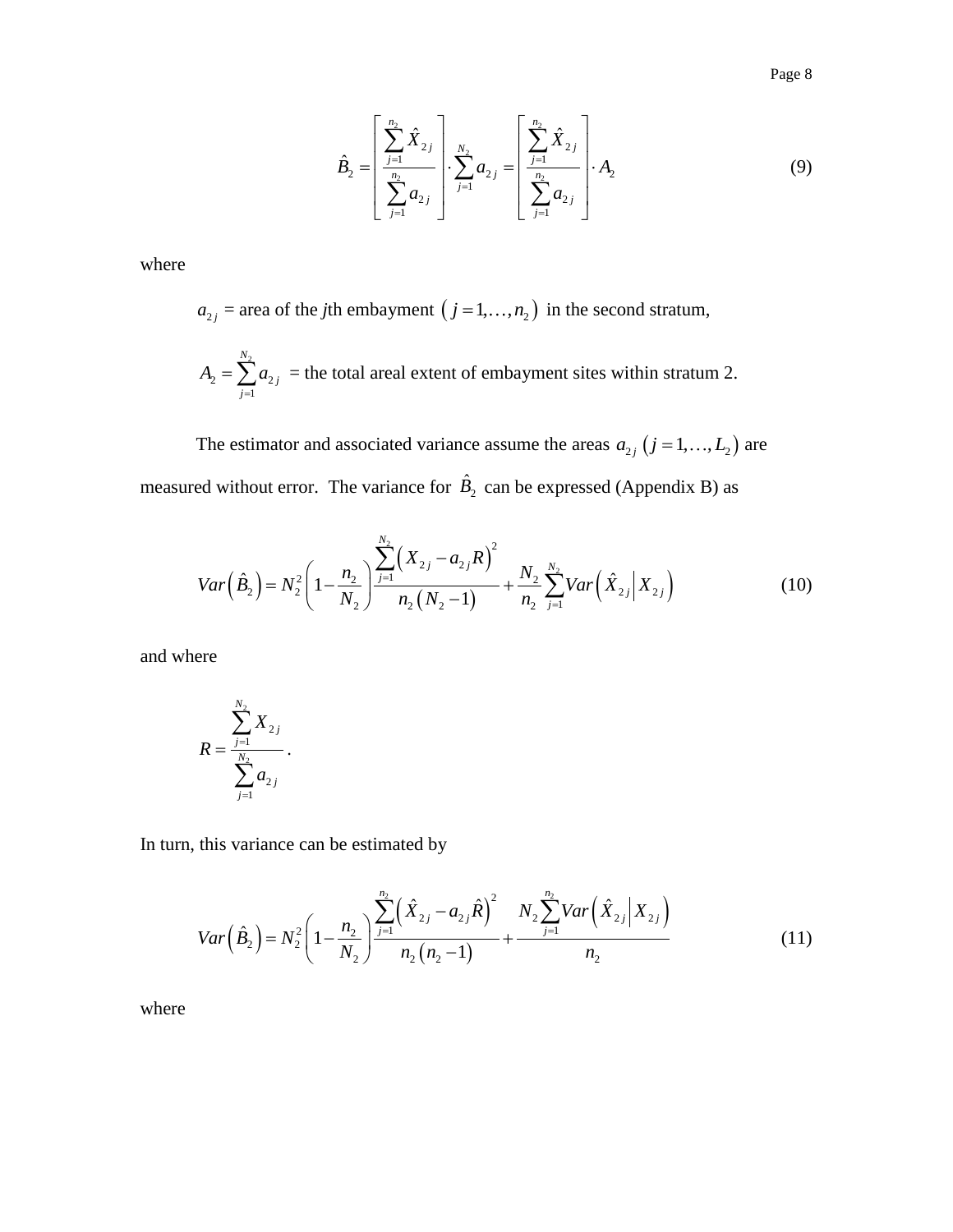$$
\hat{R} = \frac{\sum_{j=1}^{n_2} \hat{X}_{2j}}{\sum_{j=1}^{n_2} a_{2j}}.
$$

#### <span id="page-10-0"></span>**4.0 Retrospective Adjustment of BAC in Year**  *i* **Using Year**  *i* 1 **Data**

During the monitoring program, rotational sampling will be conducted at strata 2- 4 where probabilistic sampling occurs. At those strata, some fraction  $f_i$  of the sampling sites in the previous year will be replaced with new locations selected at random. In the core area stratum, the same reference sites will be sampled each year. The current year's estimate of eelgrass BAC will be based on the same estimators presented in Section 3.0.

However, because of the positive correlation between eelgrass measurements in consecutive years, the estimate of abundance in the past year can be updated with an anticipated improvement in precision. The estimate of the updated total eelgrass BAC will be computed as

$$
\tilde{B}_T = \hat{B}_1 + \tilde{B}_2 + \tilde{B}_3 + \tilde{B}_4
$$
\n(12)

for a previous year where  $\tilde{B}_2$ ,  $\tilde{B}_3$ , and  $\tilde{B}_4$  are updated estimates of BAC in strata 2-4 using information from both years  $i$  and  $i+1$ . The retrospective adjustment for total BAC will be done on a stratum-by-stratum basis. The goal of the rotational design is to improve upon the initial estimate taking into account data collected in year  $i+1$ . The variance for the updated estimate of total BAC for Puget Sound will be calculated as follows:

$$
Var(\tilde{B}_T) = Var(\hat{B}_1) + Var(\tilde{B}_2) + Var(\tilde{B}_3) + Var(\tilde{B}_4)
$$
\n(13)

based on the stratified sampling scheme.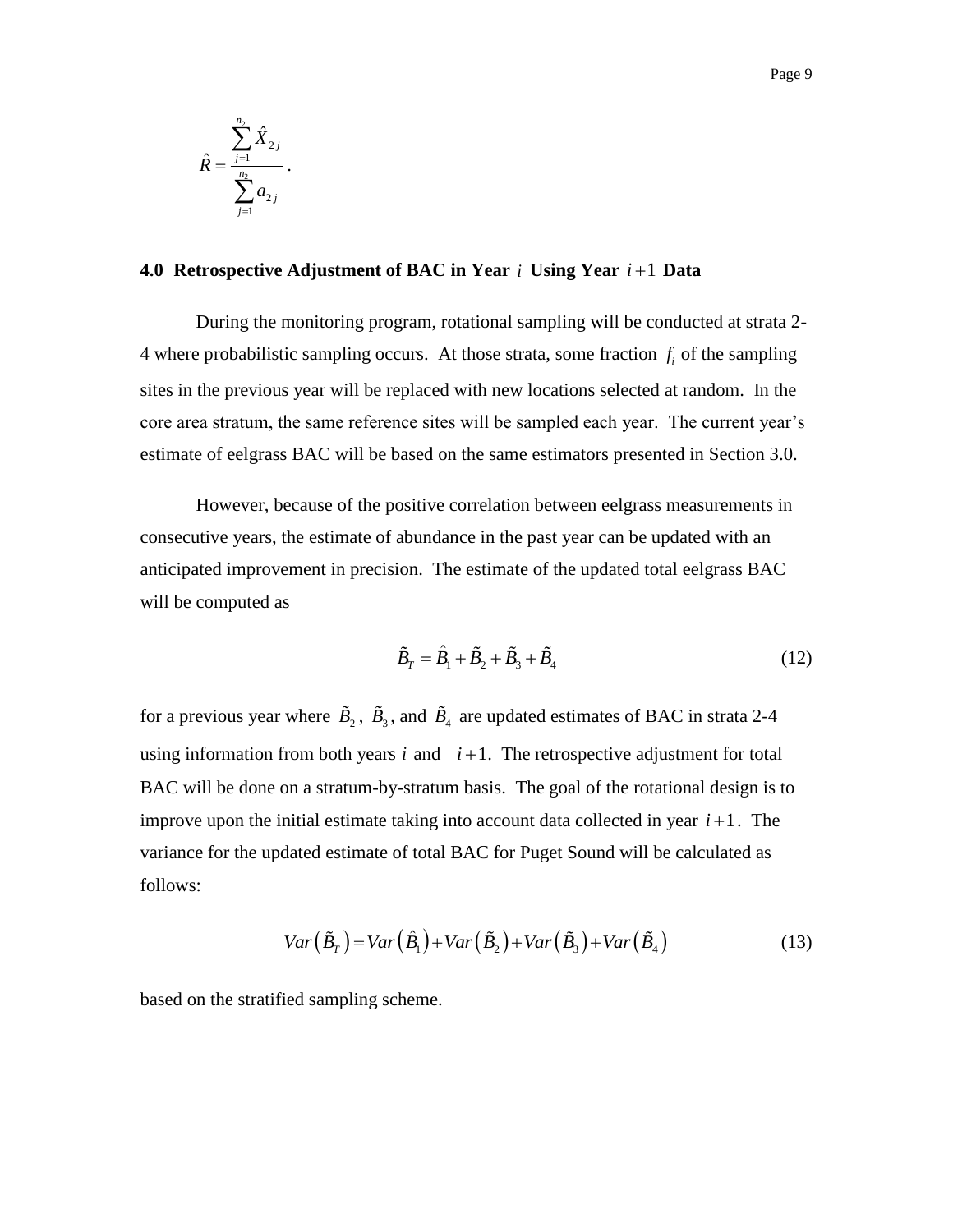#### <span id="page-11-0"></span>**4.1 Core Area Stratum**

Rotational sampling is not conducted within the core stratum. Hence, no further update is possible using the  $(i+1)$  th year data. As such, for the core stratum  $\tilde{B}_1 = \hat{B}_1$ , and the estimate remains unchanged with regard to the  $(i+1)$  data update.

### <span id="page-11-1"></span>**4.2 Fringe Strata**

For the fringe strata under rotational sampling, the initial estimator  $\hat{B}_i$  is composed of an estimate based on matched sites (sampled both years  $i$  and  $i+1$ ) and nonmatched sites (sampled year  $i$  but not in year  $i+1$ ).

An updated estimator for  $\hat{B}_i$  [Equation (13)] using the sample data in year  $(i+1)$ 

$$
\tilde{B}_i = \left(\frac{L_r}{L_N}\right) N \left[ W \hat{\vec{X}}'_{U1} + (1 - W) \hat{\vec{X}}'_{M1} \right]
$$
\n(14)

where

is

$$
\hat{\overline{X}}'_{U1} = \frac{1}{u} \sum_{j=1}^{u} \hat{X}_{j1}
$$
 estimate of the mean based on unmatched (*u*) sites surveyed in year *i*;

 $\hat{\vec{X}}'_{M1}$  = revised estimate of the mean in year *i* based on regression of matched values in year  $i$  and  $i+1$ , where

$$
\hat{\overline{X}}'_{M1} = \hat{\overline{X}}_{M1} + \hat{\beta} \left( \hat{\overline{X}}_2 - \hat{\overline{X}}_{2M} \right)
$$

$$
= \alpha + \beta \left( \hat{\overline{X}}_2 \right);
$$

and where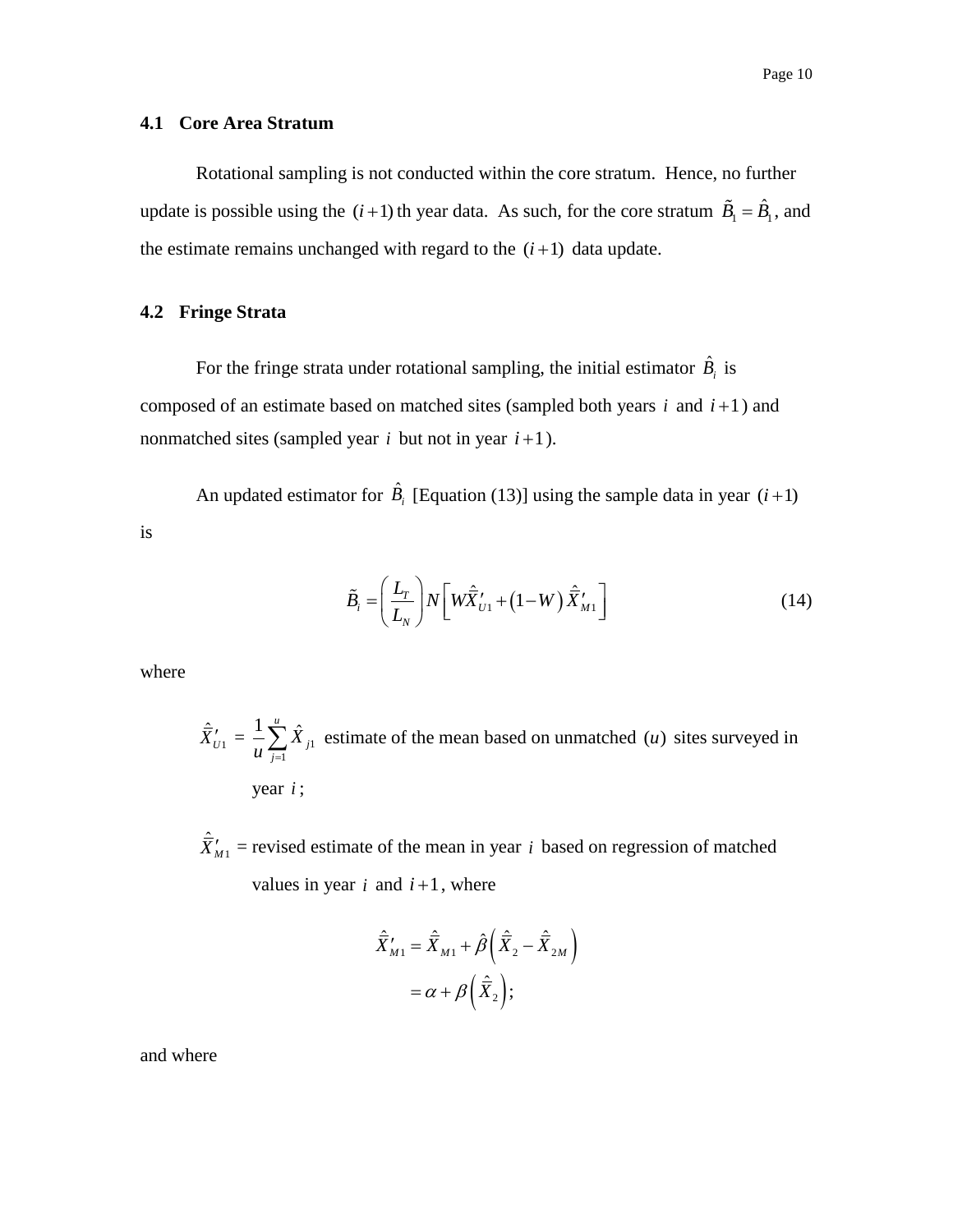$\hat{\vec{X}}_{M1}$  = estimated mean based on matched sites measured in year *i*;

 $\hat{\vec{X}}_{2M}$  = estimated mean based on matched sites measured in year  $i+1$ ;

 $\hat{\overline{X}}_2$  = estimated mean based on all sites measured in year  $i+1$ .

To estimate  $\hat{\bar{X}}'_{M1}$ , calculate the regression relationship

$$
\hat{X}_{j1} = \hat{\alpha} + \hat{\beta}\hat{X}_{j2}
$$

of the form



using the *m* matched samples collected in year  $i$  ( $\hat{X}_{i,j}$ ;  $j = 1,...,m$ ) and your  $i+1$  $(\hat{X}_{j2}; j = 1, ..., m)$ .

The weights used in Equation (14) are of the form

$$
W = \frac{\frac{1}{Var\left(\hat{\bar{X}}'_{U1}\right)}}{\frac{1}{Var\left(\hat{\bar{X}}'_{U1}\right)} + \frac{1}{Var\left(\hat{\bar{X}}'_{M1}\right)}}
$$

$$
= \frac{Var\left(\hat{\bar{X}}'_{M1}\right)}{Var\left(\hat{\bar{X}}'_{U1}\right) + Var\left(\hat{\bar{X}}'_{M1}\right)}.
$$
(15)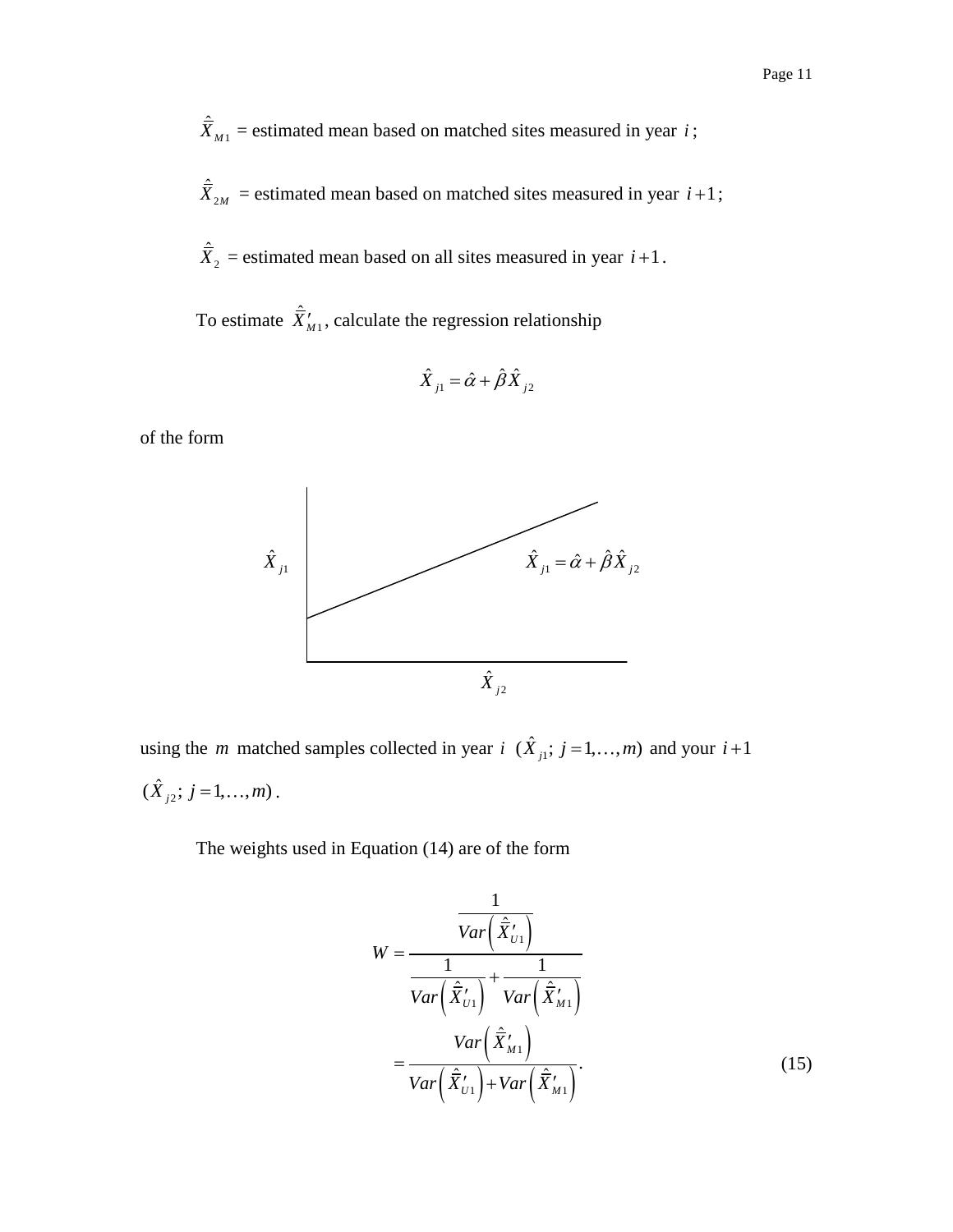In turn,

$$
Var\left(\hat{\bar{X}}'_{U1}\right) = \frac{s_{\hat{X}_{j1}}^2 \left(1 - \frac{u}{N}\right)}{u}
$$
\n(16)

where

$$
s_{\hat{X}_{j_1}}^2 = \frac{\sum_{j=1}^u \left(\hat{X}_{1j} - \hat{\overline{X}}_{U1}\right)^2}{\left(u-1\right)}.
$$

The variance of  $\hat{\bar{X}}'_{M1}$  is based on double sampling (Cochran 1977: p. 339), in which case

$$
Var\left(\hat{\bar{X}}'_{M1}\right) = \frac{s_{\hat{X}_{j1}\cdot\hat{X}_{j2}}^2}{m} + \frac{s_{\hat{X}_{j1}}^2 - s_{\hat{X}_{j1}\cdot\hat{X}_{j2}}^2}{n} - \frac{s_{\hat{X}_{j1}}^2}{N}
$$
(17)

and where

$$
s_{\hat{X}_{j_1}}^2 = \frac{\sum_{j=1}^m \left(\hat{X}_{j1} - \hat{\overline{X}}_{m1}\right)^2}{m-1},
$$
\n(18)

$$
s_{\hat{X}_{j_1}}^2 = \frac{\frac{1}{j=1} \binom{m}{j}}{m-1},
$$
\n
$$
s_{\hat{X}_{j_1} \cdot \hat{X}_{j_2}}^2 = \frac{1}{m-2} \left[ \sum_{j=1}^m \left( \hat{X}_{j1} - \hat{\overline{X}}_{m1} \right)^2 - \hat{B}^2 \sum_{j=1}^m \left( \hat{X}_{j2} - \hat{\overline{X}}_{m2} \right)^2 \right]
$$
\n
$$
= \frac{\text{SSE}}{m-2} = \text{MSE from the ANOVA for the regression analysis.}
$$
\n(19)

The weighted estimator [Equation (13)] is composed of two independent estimators, in which case

$$
Var\left(\tilde{B}_{i}\right) = \left(\frac{L_{T}}{L_{N}}\right)^{2} N^{2} \left[W^{2}Var\left(\tilde{\tilde{X}}'_{U1}\right) + \left(1 - W\right)^{2}Var\left(\tilde{\tilde{X}}'_{M1}\right)\right]
$$

which simplifies to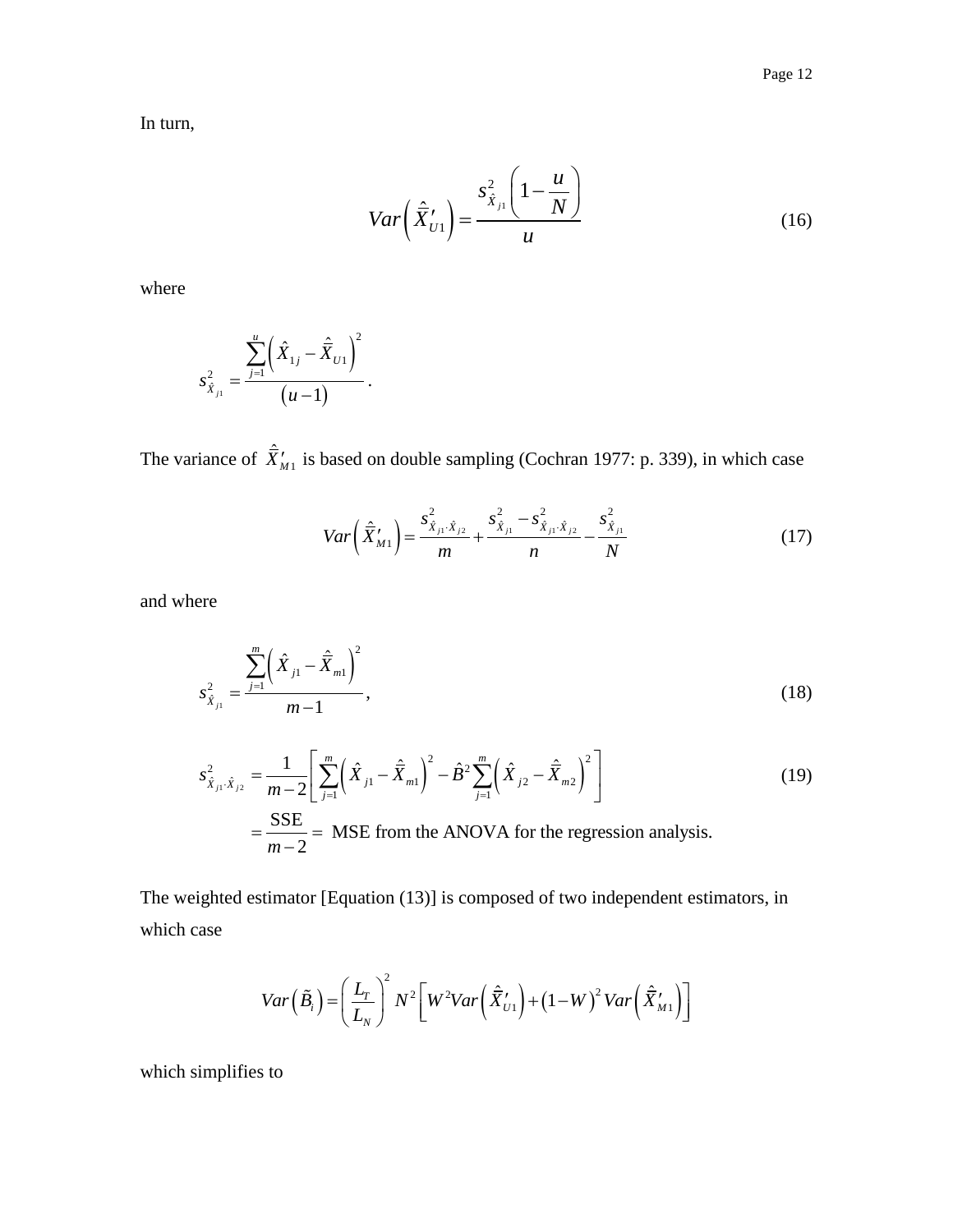$$
Var\left(\tilde{B}_{i}\right) = \left(\frac{L_{r}}{L_{N}}\right)^{2} N^{2} \left[\frac{1}{Var\left(\hat{\overline{X}}'_{U1}\right)} + \frac{1}{Var\left(\hat{\overline{X}}'_{M1}\right)}\right]
$$

$$
= \left(\frac{L_{r}}{L_{N}}\right)^{2} N^{2} \left[\frac{Var\left(\hat{\overline{X}}'_{U1}\right) \cdot Var\left(\hat{\overline{X}}'_{M1}\right)}{Var\left(\hat{\overline{X}}'_{U1}\right) + Var\left(\hat{\overline{X}}'_{M1}\right)}\right].
$$
(20)

Cochran (1977: pp. 346-347) shows the variance estimator has the expected value of

$$
Var\left(\tilde{B}_{i}\right) = \left(\frac{L_{r}}{L_{N}}\right)^{2} \frac{N^{2}\left(1 - \frac{n}{N}\right)S_{1}^{2}\left(n - u\rho^{2}\right)}{\left(n^{2} - u^{2}\rho^{2}\right)}.
$$
\n(21)

Optimal fraction  $(P_{OPT})$  of *n* that should be matched one year to the next is

$$
P_{OPT} = \frac{\sqrt{1 - \rho^2}}{1 + \sqrt{1 - \rho^2}}
$$

where  $\rho$  is the correlation coefficient from year *i* to year  $i+1$ .

## <span id="page-14-0"></span>**4.2.1 Simple Illustration for Calculating an Adjusted Fringe Stratum Total**

Consider the following dataset collected in years  $i$  and  $i+1$  for a population of size  $N = 40$ , and where  $L_N = L_T$ ,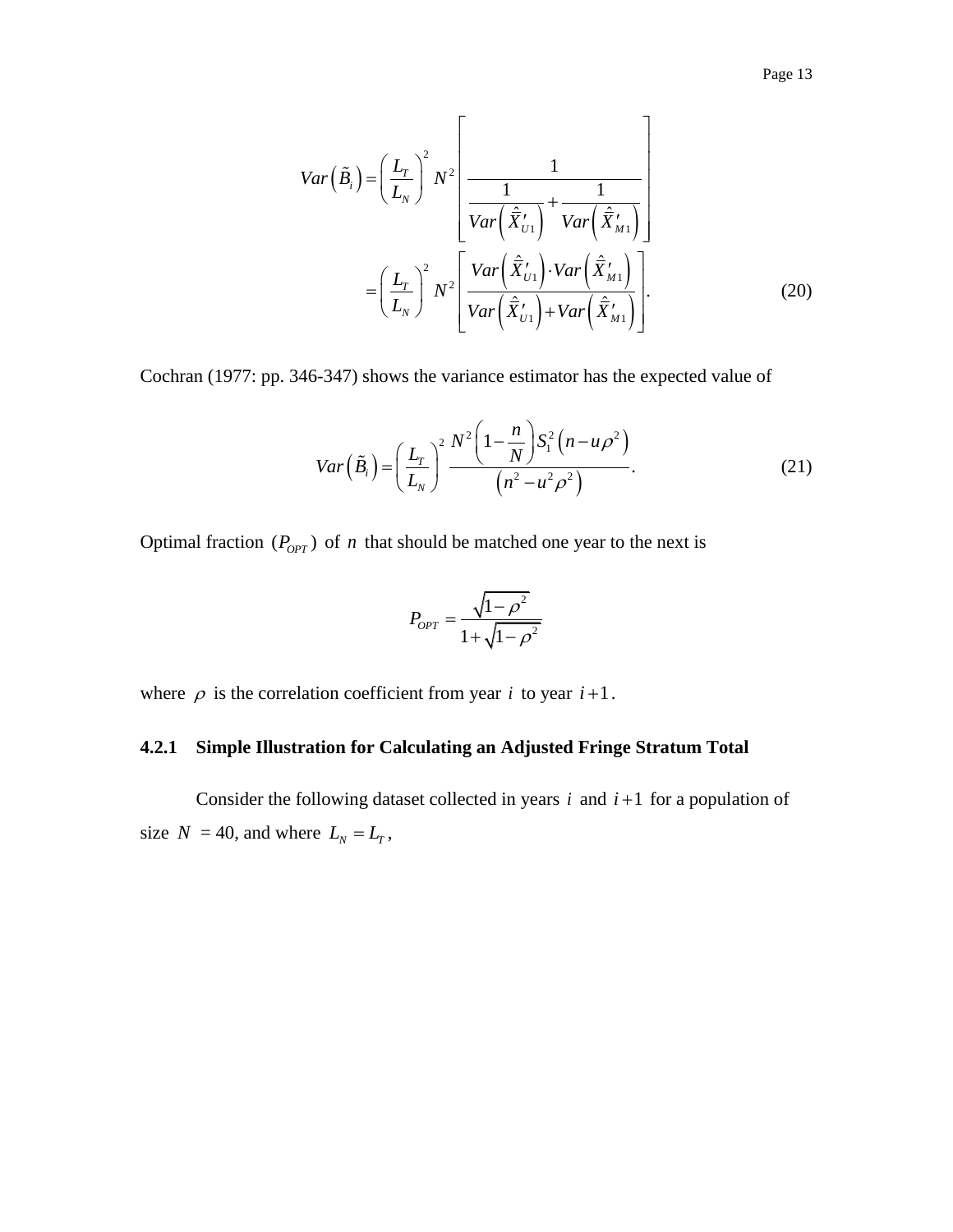



The stratum total for year 1 is estimated to be

$$
\hat{B}_1 = 40(10.2727) = 410.9091.
$$

For year 2, the stratum of total is estimated to be

$$
\hat{B}_2 = 40(15.0909) = 603.6364.
$$

Using the  $n = 7$  matched samples, the following regression model is constructed

$$
\hat{X}_{j1} = -0.806985 + 0.788603 \hat{X}_{j2} .
$$

Then the updated estimate of the sample mean at time 1 is computed as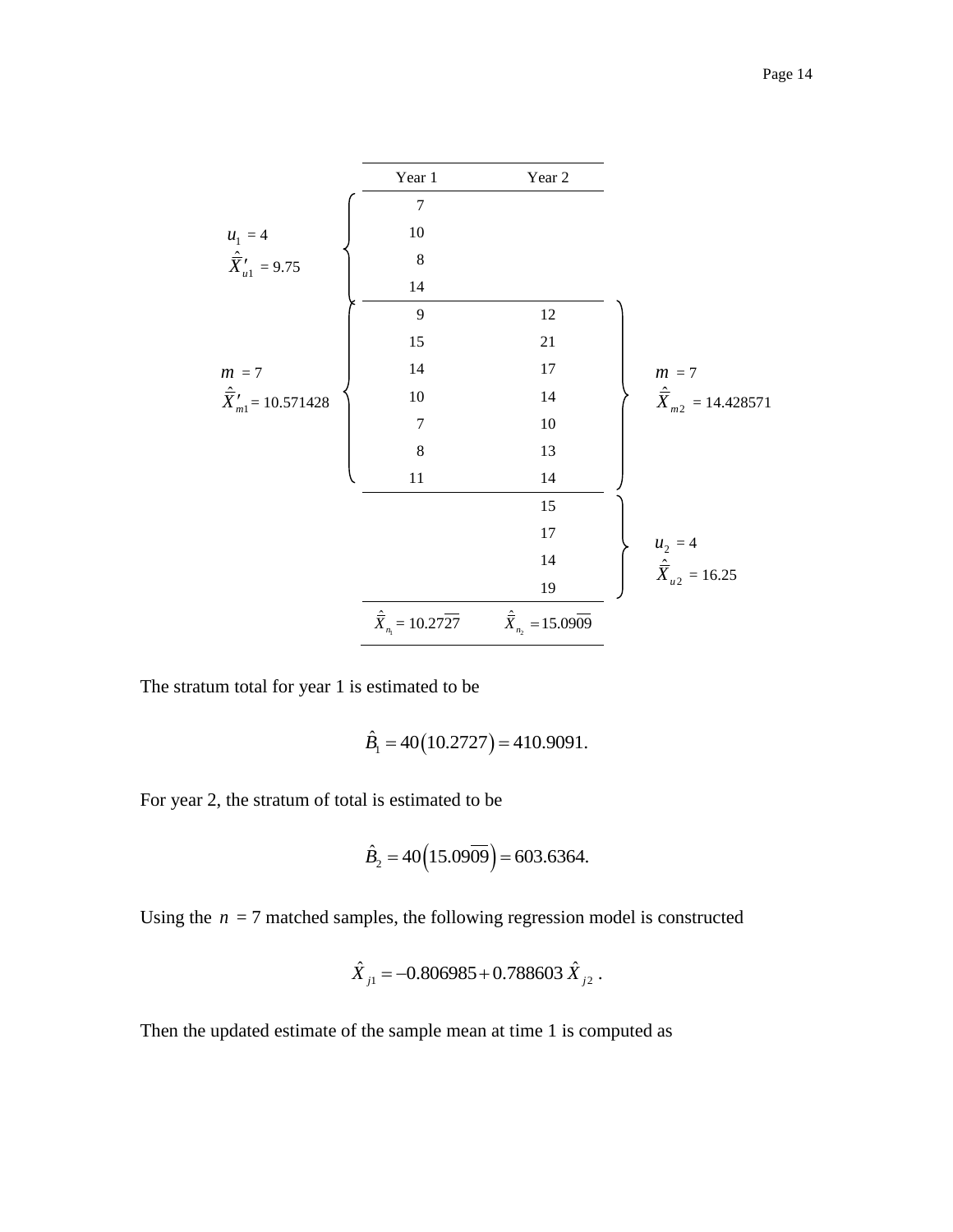$$
\hat{\overline{X}}'_{M1} = -0.806985 + 0.788603(15.0909)
$$
  
= 11.09375.

There are now two estimates of  $\hat{\overline{X}}_1$ ,  $\hat{\overline{X}}'_U$ <sub>1</sub> = 9.750 based on the unmatched samples in year 1, and  $\hat{\overline{X}}'_{M1} = 11.094$  based on the regression model. The best adjusted estimate is their weighted average

$$
\tilde{B} = W(9.750) + (1-W)(11.094).
$$

The variance of  $\hat{\bar{X}}'_{U1}$  is computed to be

$$
Var\left(\hat{\overline{X}}'_{U1}\right) = \frac{\left(1 - \frac{4}{40}\right)(9.5833)}{4} = 2.15625
$$

where

$$
s_{\hat{X}_1}^2 = 9.5833.
$$

The variance of  $\hat{\bar{X}}'_{M1}$  is computed to be

$$
Var\left(\hat{\overline{X}}'_{M1}\right) = \frac{1.0768}{7} + \frac{8.9524 - 1.0768}{11} - \frac{8.9524}{40} = 0.64598
$$

where

$$
s_{\hat{X}_{j1}}^2 = \frac{\sum_{j=1}^7 (\hat{X}_{j1} - 10.5714)^2}{(7-1)} = 8.9524
$$
  

$$
s_{\hat{X}_{j1} \cdot \hat{X}_{j2}}^2 = \frac{1}{(7-2)} \left[ \sum_{j=1}^7 (\hat{X}_{j1} - 10.5714)^2 - 0.7886^2 \sum_{j=1}^7 (\hat{X}_{j2} - 14.4286)^2 \right]
$$

$$
= \frac{5.3842}{5} = 1.0768.
$$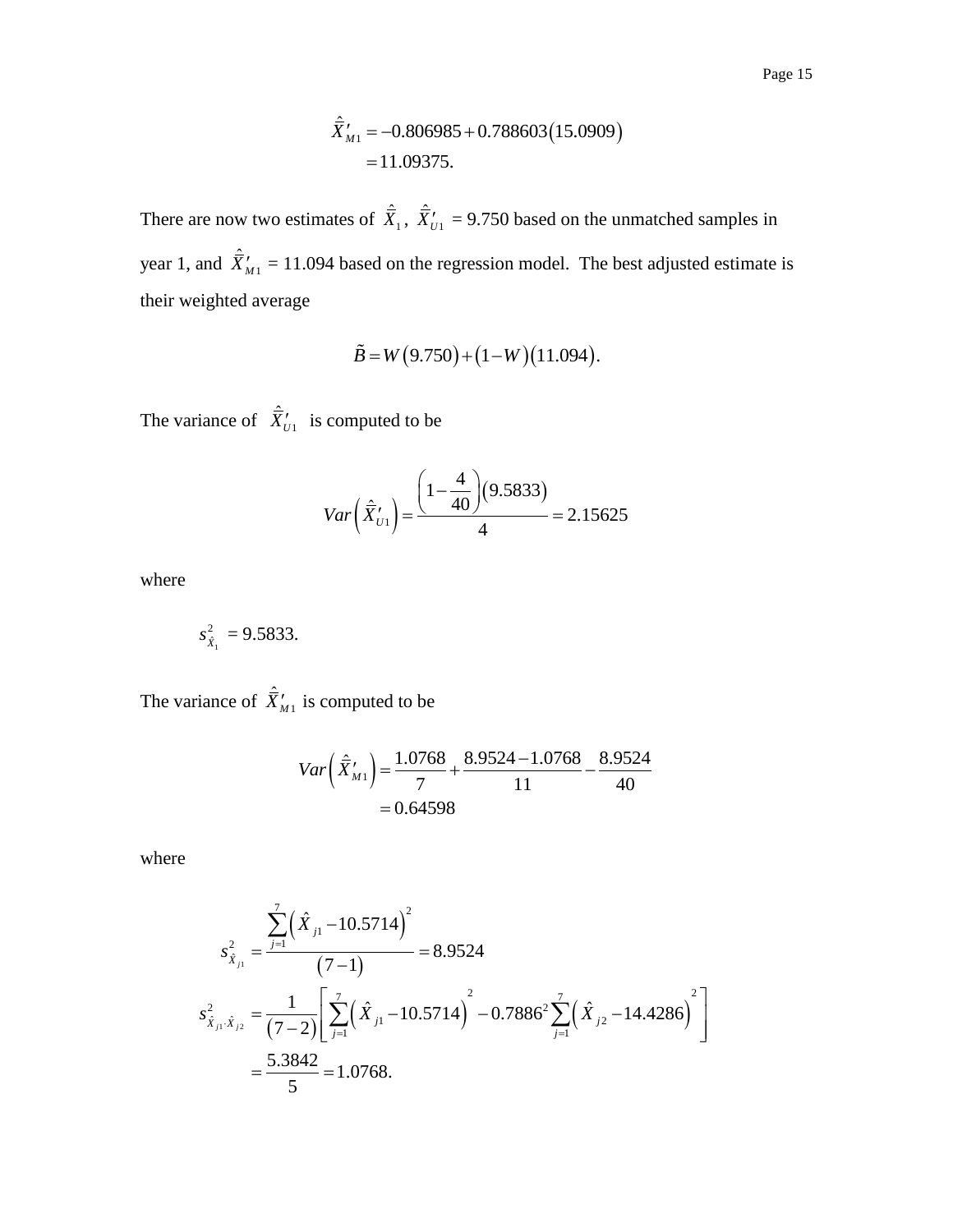The subsequent weight *W* is computed as

$$
W = \frac{0.64598}{2.15625 + 0.64598} = 0.23052.
$$

The adjusted average  $\hat{X}_1$  is then estimated to be

$$
\tilde{X}_1 = 0.23052(9.750) + 0.76948(11.094)
$$
  
= 10.7840

and the adjusted total  $\tilde{B}_1 = 40 (10.7840) = 431.36$ . The estimated variance  $\tilde{X}_1$  is then

$$
Var\left(\tilde{X}_1\right) = \frac{1}{\frac{1}{2.15625} + \frac{1}{0.64598}} = 0.49707
$$

and the variance of  $\ddot{B}$  is

$$
Var\left(\tilde{B}_1\right) = 40^2 \left(0.49707\right) = 795.309
$$

or

$$
SE\left(\tilde{B}_1\right) = 28.201.
$$

Note in year 1, the original sample had a mean of  $\hat{\vec{X}}'_{M1} = 10.\overline{27}$  with a variance estimate of

$$
Var\left(\hat{\overline{X}}_{M1}\right) = \frac{\left(1 - \frac{11}{40}\right)\left(8.41\overline{81}\right)}{11} = 0.5548.
$$

This translates to a total of  $\hat{B}_1 = 410.9091$  and a standard error of  $SE(\hat{B}_1) = 29.7949$ . In this artificial example, with  $r = 0.9486$ , the variance decreased by 10.4% and the standard error by 5.3% using the rotational adjustment.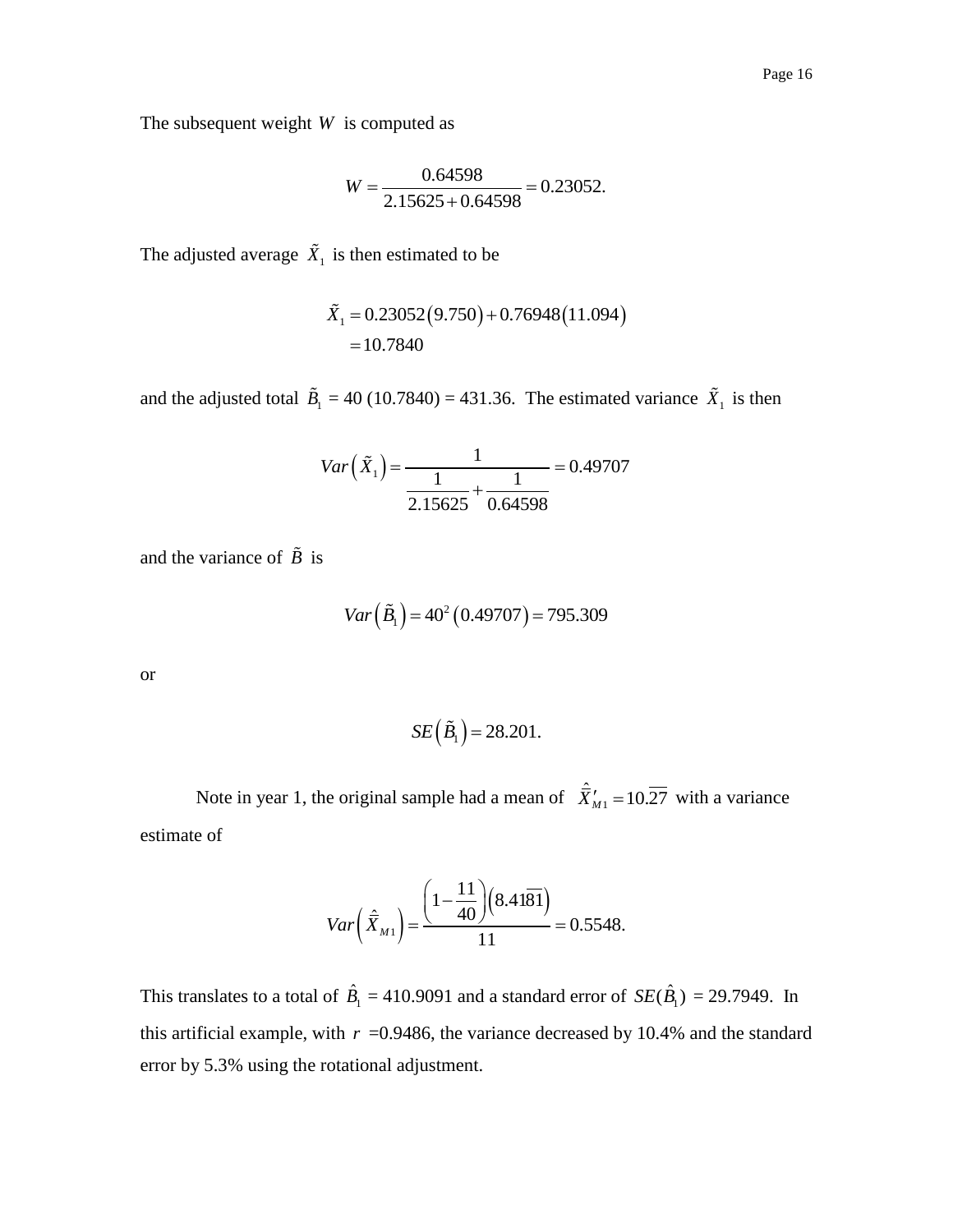## <span id="page-18-0"></span>**4.3 Flats Stratum**

The estimate of total BAC in the flats stratum is calculated as follows:

$$
\hat{B}_2 = \left[ \frac{\sum_{j=1}^{n_2} \hat{X}_{2j}}{\sum_{j=1}^{n_2} a_{2j}} \right] \cdot A_2
$$
\n(22)

where

 $\hat{X}_{2j}$  = estimate of BAC in the *j*th embayment (  $j = 1, ..., N_2$  ) in the flats stratum;  $a_{2j}$  = area of the *j*th embayment (  $j = 1, ..., N_2$  ) in the flats stratum;

$$
A_2 = \sum_{j=1}^{N_2} a_{2j} =
$$
total area in flats stratum.

It is assumed the  $a_{2j}$  are measured without error and represents the geographic area of an embayment that does not change over time.

An adjusted estimator of BAC in year 1,  $\hat{B}_i$ , using the data collected in both years  $i$  and  $i+1$ , can be written as

$$
\tilde{B} = W \cdot \hat{B}_{U1}' + (1 - W) \hat{B}_{M1}' \tag{23}
$$

where

$$
\hat{B}'_{U1} = \frac{\sum_{j=1}^{u_1} \hat{X}_{2jU_1}}{\sum_{j=1}^{u_1} a_{2jU_1}} \cdot A_2
$$
\n(24)

= estimate of BAC using only the unmatched sites sampled in year 1.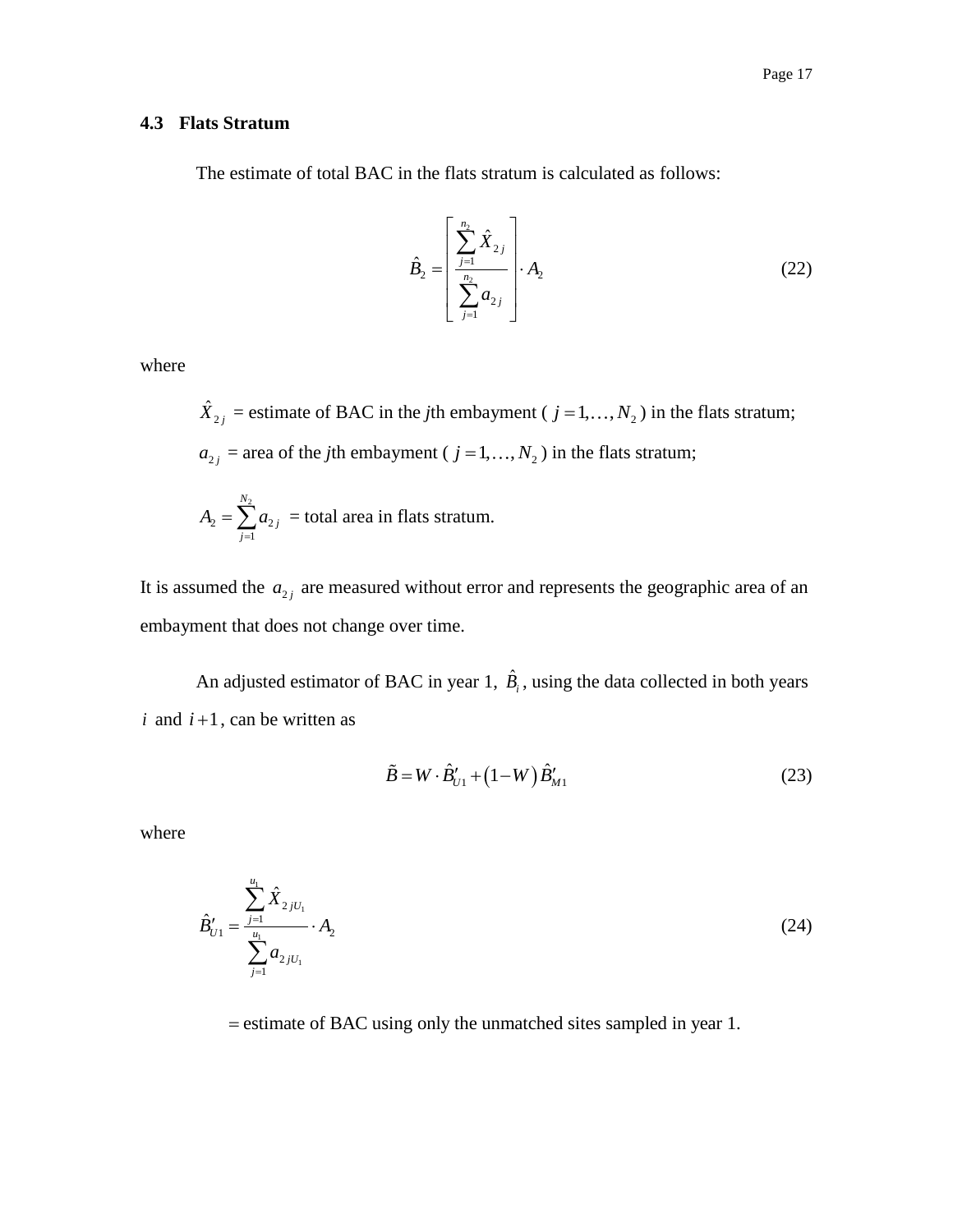The variance of  $\hat{B}'_{U_1}$  is estimated using Equation (11) based on the  $u_1$  unmatched sites only in year  $i$ ; in other words

in other words  
\n
$$
Var\left(\hat{B}'_{U1}\right) = N^2 \left(1 - \frac{u_1}{N}\right) \frac{\sum_{j=1}^{u_1} \left(\hat{X}_{j1} - a_{j1} \hat{R}_{U1}\right)^2}{u_1 \left(u_1 - 1\right)} + \frac{N \sum_{j=1}^{u_1} \left(\hat{X}_{j1} \middle| X_{j1}\right)}{u_1}
$$
\n(25)

where

$$
\hat{R}_{U1} = \frac{\sum_{j=1}^{u_1} \hat{X}_{j1}}{\sum_{j=1}^{u_1} a_{j1}}.
$$

The estimator  $\hat{B}_{M1}'$  is calculated from a regression relationship of the form



which is a straight-line relationship between the site ratios (i.e., density  $\hat{X}_{jm} / a_{jm}$ ) measured in year 1 against site ratios measured in year 2 for the *m* matched sites. The estimate of  $\hat{B}_{M1}^{\prime}$  is then calculated as

$$
\hat{B}'_{M1} = \hat{\alpha} + \hat{\beta} \left( \frac{\sum_{j=1}^{n} \hat{X}_{j2}}{\sum_{j=1}^{n} a_{j2}} \right).
$$
 (26)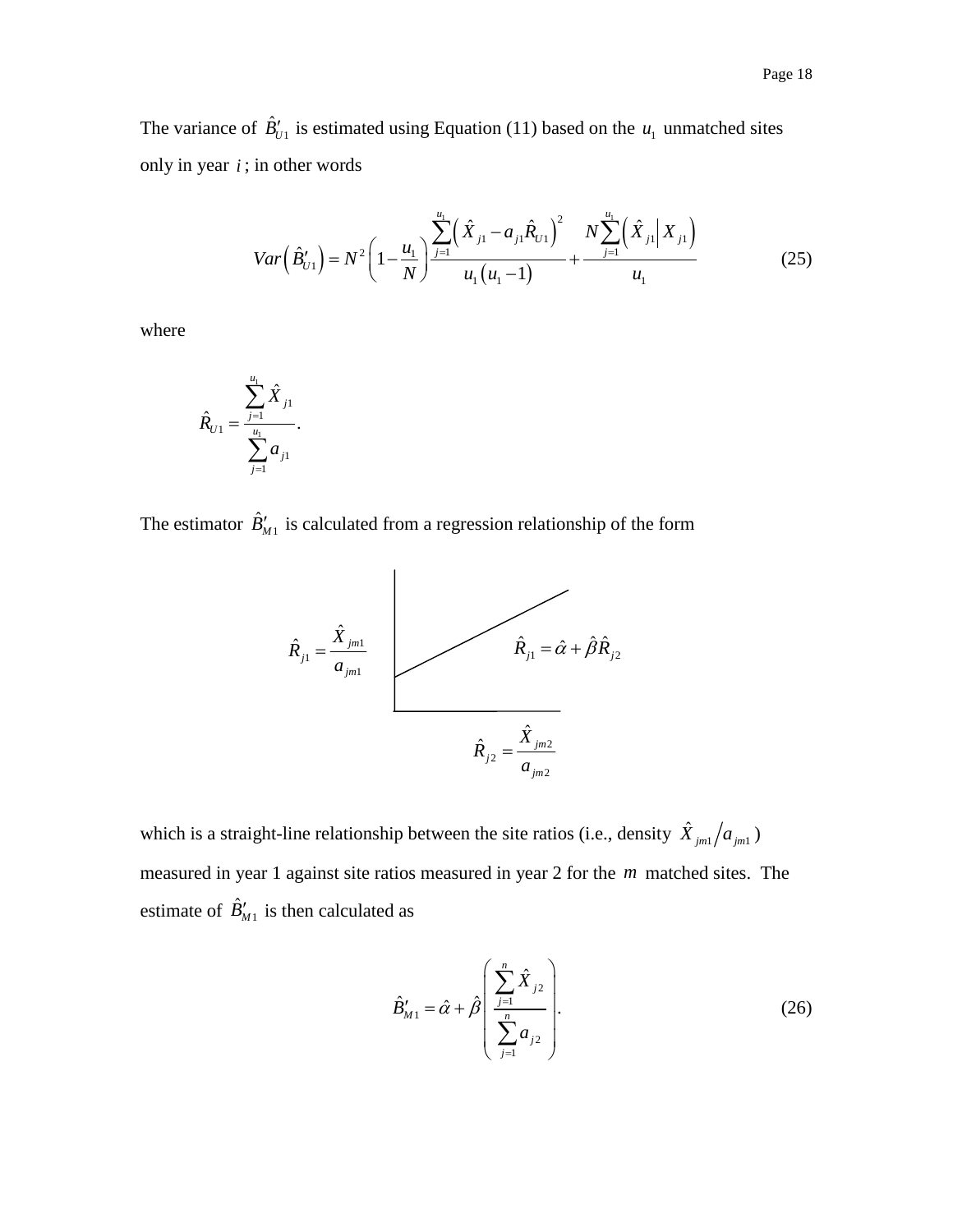The quotient  $\sum X_{j2} / \sum a_{j2}$  $-1$  /  $j=1$  $\sum_{n=1}^{n} \hat{X}_{n}$  $j$  2  $\prime$   $\prime$   $\prime$   $\prime$   $\prime$ *j j*  $\hat{X}_{i2}$   $\sum a$  $\sum_{j=1}^{n} \hat{X}_{j2} / \sum_{j=1}^{n} a_{j2}$  is the ratio estimator using all *n* sites measured in year 2.

The variance of  $\hat{B}_{M1}$  is estimated by the expression

$$
Var\left(\hat{B}_{M1}'\right) = A_2^2 \left[ \frac{s_{\hat{R}_{j1}\hat{R}_{j2}}^2}{m} + \frac{s_{\hat{R}_{j1}}^2 - s_{\hat{R}_{j1}\hat{R}_{j2}}^2}{n} - \frac{s_{\hat{R}_{j1}}^2}{N} \right]
$$
(27)

where

$$
s_{\hat{R}_{j1}}^2 = \frac{\sum_{j=1}^m (\hat{R}_{j1} - \hat{R}_1)^2}{m-1}
$$

where

$$
\hat{\overline{R}}_1 = \frac{\sum_{j=1}^{m} \hat{R}_{j1}}{m}
$$
  

$$
\hat{R}_{j1} = \frac{\hat{X}_{j1}}{a_{j1}} \text{ for } j = 1,..., m
$$

and where

$$
s_{\hat{R}_{j_1}\hat{R}_{j_2}}^2
$$
 = MSE from the ANOVA for the regression analysis.

The weight  $(W)$  used in Equation  $(23)$  is calculated as follows

$$
W = \frac{Var\left(\hat{B}_{M1}'\right)}{Var\left(\hat{B}_{U1}'\right) + Var\left(\hat{B}_{M1}'\right)}.
$$
\n(28)

The adjusted estimator [Equation (23)] is composed of two independent estimators, in which case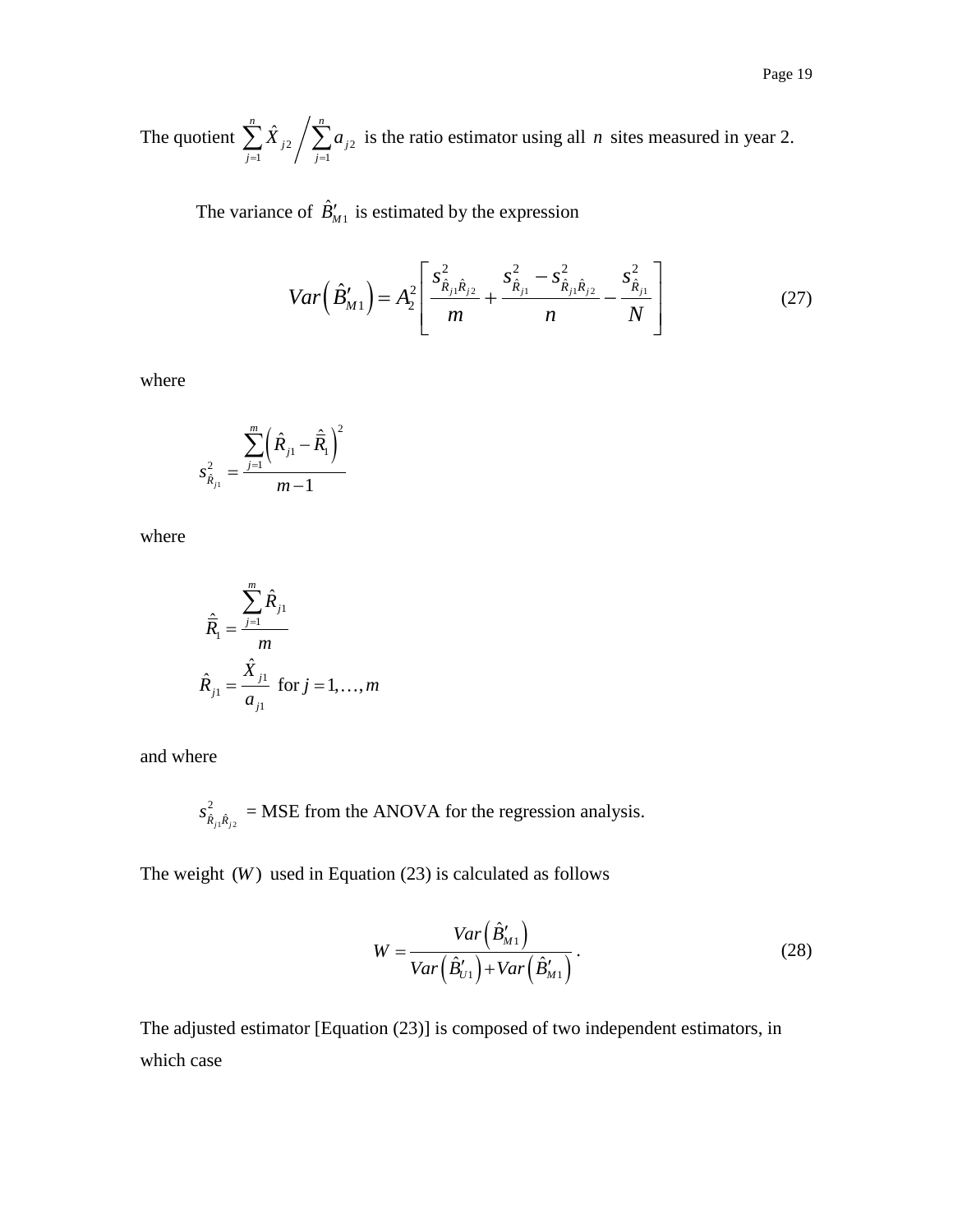Page 20

$$
Var(\tilde{B}) = W^2 Var(\hat{B}_{U1}') + (1 - W)^2 Var(\hat{B}_{M1}')
$$
\n(29)

which simplifies to

$$
Var\left(\tilde{B}\right) = \frac{Var\left(\hat{B}_{U1}'\right) \cdot Var\left(\hat{B}_{M1}'\right)}{Var\left(\hat{B}_{U1}'\right) + Var\left(\hat{B}_{M1}'\right)}\tag{30}
$$

analogous to Equation (20) for fringe sites.

## <span id="page-21-0"></span>**4.3.1 Simple Illustration for Calculating an Adjusted Flats Stratum Total**

Consider the following dataset collected in years  $i$  and  $i+1$  for a population of size  $N = 20$ , with total area  $A_2 = 1705$ , and where

|           | Year 1           |                       | Year 2                  |                  |           |
|-----------|------------------|-----------------------|-------------------------|------------------|-----------|
|           | $\boldsymbol{X}$ | $\boldsymbol{a}$      | $\boldsymbol{X}$        | $\boldsymbol{a}$ |           |
|           | 12               | 53                    |                         |                  |           |
|           | $\sqrt{6}$       | 37                    |                         |                  |           |
| $u_1 = 5$ | 19               | $101\,$               |                         |                  |           |
|           | 5                | $21\,$                |                         |                  |           |
|           | 13               | $72\,$                |                         |                  |           |
|           | $27\,$           | 133                   | 31                      | 133              |           |
|           | $18\,$           | 97                    | $20\,$                  | 97               |           |
| $m = 5$   | 31               | 165                   | 35                      | 165              | $m = 5$   |
|           | $\,8\,$          | 36                    | $10\,$                  | 36               |           |
|           | $14\,$           | $74\,$                | $16\,$                  | 74               |           |
|           |                  |                       | 15                      | 81               |           |
|           |                  |                       | 24                      | 111              |           |
|           |                  |                       | 6                       | 37               | $u_2 = 5$ |
|           |                  |                       | $11\,$                  | $60\,$           |           |
|           |                  |                       | $26\,$                  | 151              |           |
| Totals    | 153              | 789                   | 194                     | 945              |           |
|           |                  | $\hat{R}_1 = 0.19392$ | $\hat{R}_{2} = 0.20529$ |                  |           |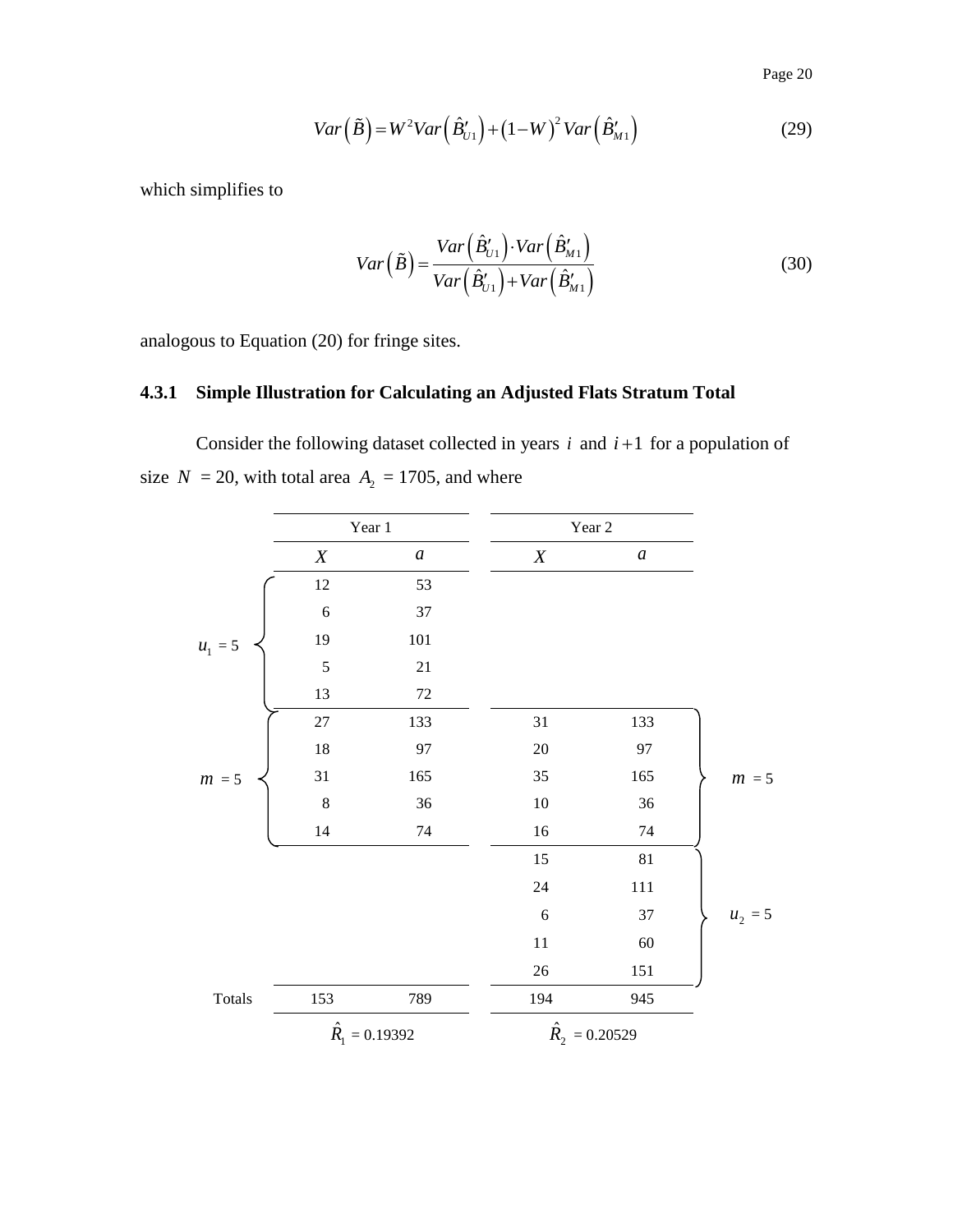For this simple example, measure error will be ignored.

In year 1, the estimate of BAC would be computed to be

$$
\hat{B} = \frac{153}{789} \cdot 1705 = 330.6274
$$

with associated variance estimator

$$
Var\left(\hat{B}\right) = 20^{2} \left(1 - \frac{10}{20}\right) \frac{\sum_{j=1}^{10} \left(X_{j} - a_{j}\left(\frac{153}{789}\right)\right)^{2}}{10(10-1)} = 23.8828.
$$

 $\lambda$ 

An updated estimator using the data in year 2 is computed in two steps. First, using the unmatched data in year 1

$$
\hat{B}'_{U1} = \frac{55}{284} \cdot 1705 = 330.1937
$$

with an associated variance estimate of

$$
Var\left(\hat{B}'_{U1}\right) = 20^2 \left(1 - \frac{5}{20}\right) \frac{\sum_{j=1}^{5} \left(X_{j1} - a_j \left(\frac{55}{284}\right)\right)^2}{5(5-1)} = 96.6958.
$$

Next, fitting a linear regression model for the site ratios (i.e.,  $\hat{X}_j/a_j$ ) in year 1 against year 2 for the matched sites yields

$$
R_{1j} = 0.07712 + 0.5258 R_{2j}
$$

with  $r = 0.98389$  and MSE =  $0.000005077$ .

The estimate of  $\hat{B}_{M1}^{\prime}$  is then calculated to be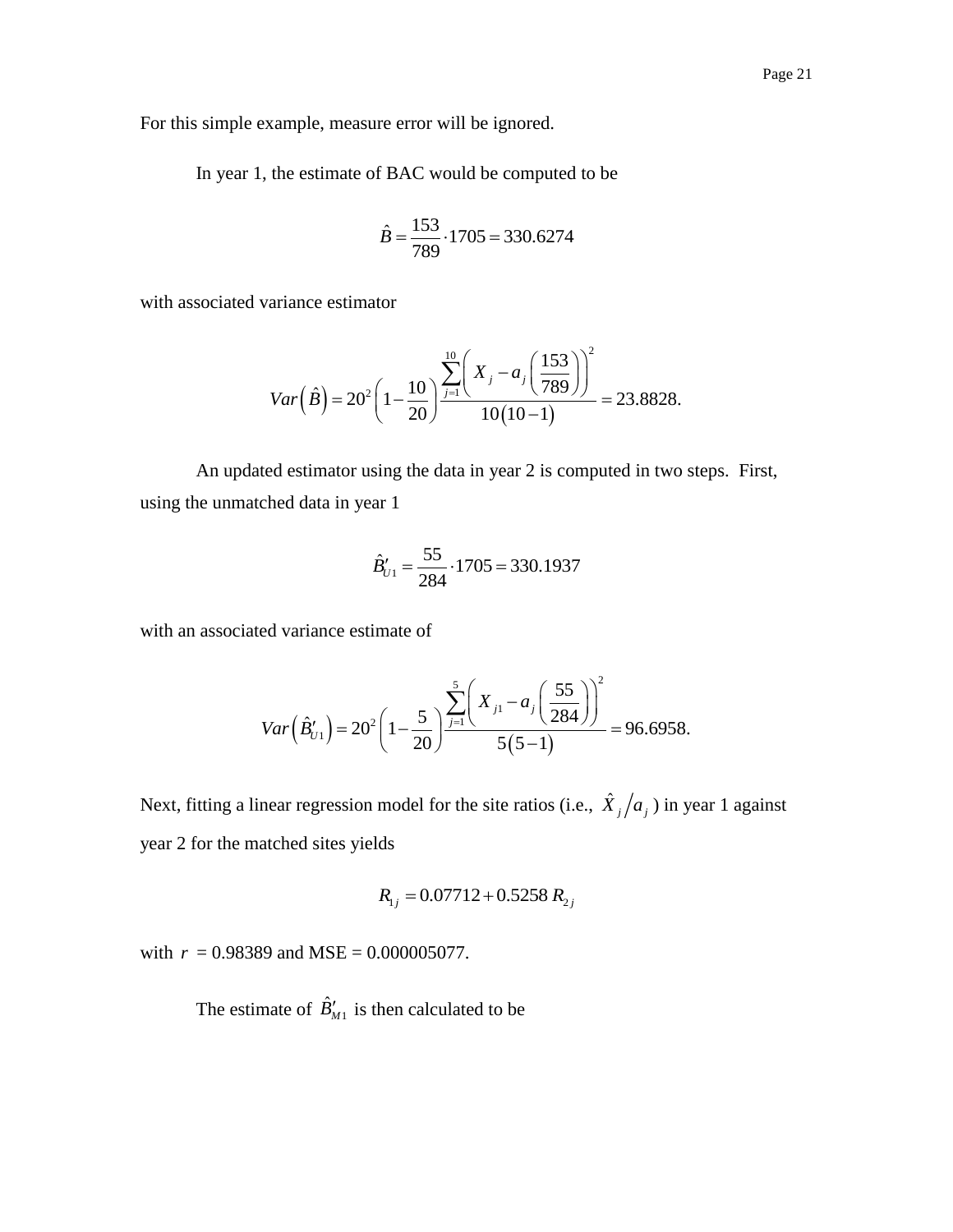$$
\hat{B}'_{M1} = \left[ 0.07712 + 0.5258 \left( \frac{194}{945} \right) \right] 1705
$$
  
= 0.18506(1705)  
= 315.5375

with associated variance estimator  
\n
$$
Var(\hat{B}_{M1}^{\prime}) = (1705)^{2} \left[ \frac{0.000005077}{5} + \frac{0.00023638 - 0.000005077}{10} - \frac{0.00023638}{20} \right]
$$
\n
$$
= (1705)^{2} (0.000012327)
$$
\n
$$
= 35.8344
$$

where

$$
s_{\hat{R}_{j1}}^2 = 0.00023638
$$
  

$$
s_{\hat{R}_{j1}\hat{R}_{j2}}^2 = \text{MSE} = 0.000005077.
$$

The weight is computed from the variance estimates to be

$$
W = \frac{35.8344}{96.6958 + 35.8344} = 0.27039.
$$

The adjusted BAC estimate for year 1 is then computed to be

$$
\tilde{B} = 330.1937 (0.27039) + 315.5307 (1 - 0.27039)
$$
  
= 319.5003.

The variance of  $\ddot{B}$ , in turn, is calculated to be

$$
Var(\tilde{B}) = \frac{96.6958(35.8344)}{96.6958 + 35.8344}
$$

$$
= 26.1453.
$$

In this example, the variance of the adjusted BAC actually increased over the original estimate.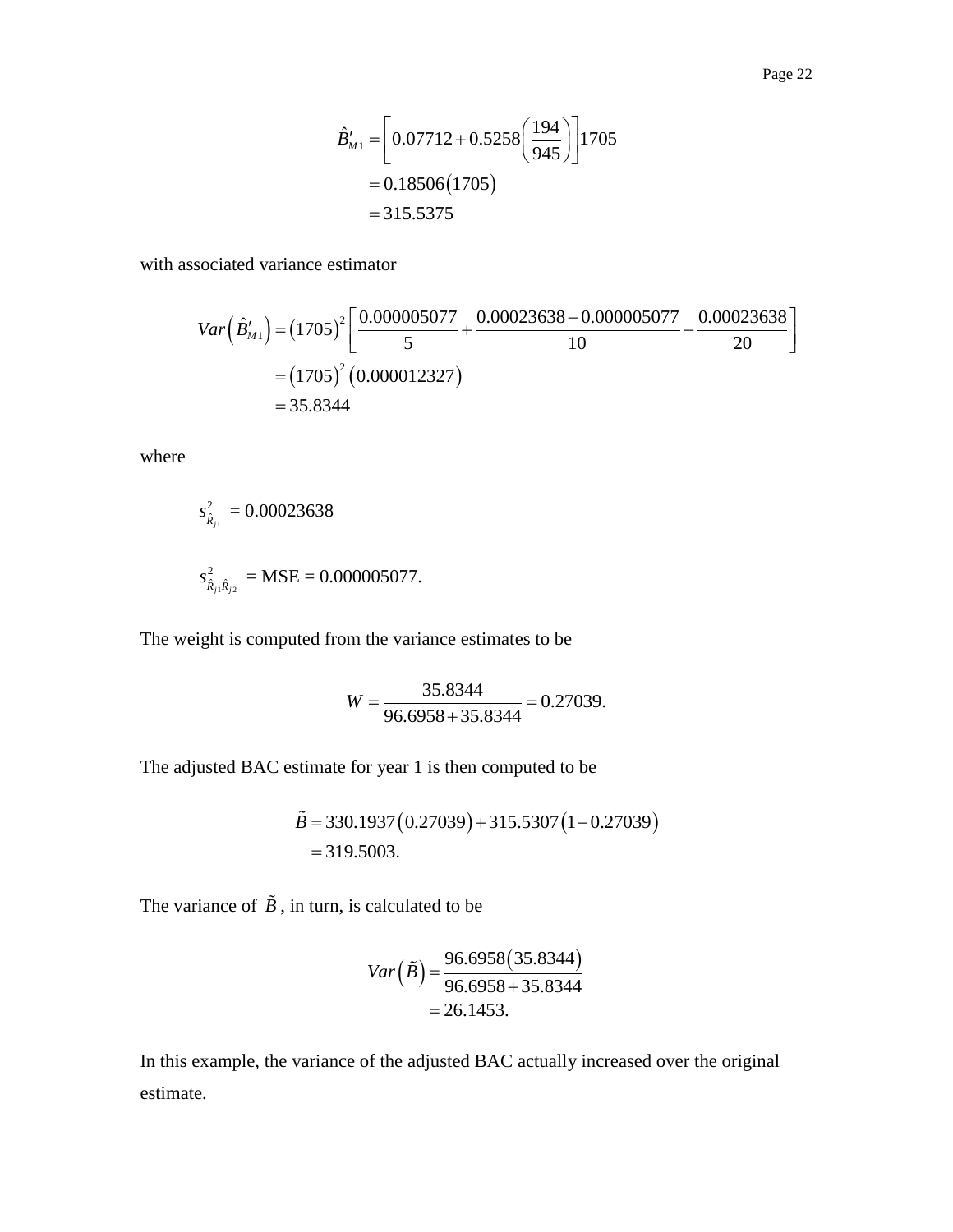#### <span id="page-24-0"></span>**5.0 Estimating the Change in BAC Between Years**  $i$  **and**  $i+1$

## <span id="page-24-1"></span>**5.1 Relative Change Within a Stratum**

The best and easiest way of estimating the fractional change (RC) in BAC defined as

$$
RC = \frac{B_{i+1} - B_i}{B_i} = \frac{B_{i+1}}{B_i} - 1
$$
\n(31)

is to perform a regression analysis. Fit a straight-line regression through the origin of the form

$$
\hat{X}_{i+1,j} = \hat{X}_{i+1,j}\beta + \varepsilon_j
$$
\n(32)

where

$$
\hat{X}_{ij} = \text{estimated BAC at the } j\text{th location in year } i \, ,
$$
\n
$$
\hat{X}_{i+1,j} = \text{estimated BAC at the } j\text{th location in year } i+1 \, ,
$$
\n
$$
\beta = \text{regression coefficient;}
$$
\n
$$
\varepsilon_i = \text{random error term } \sim N(0, \sigma^2).
$$

Equation (32) describes a straight-line regression through the origin. Then it is easy to see

$$
\frac{\hat{X}_{i+1,j}}{\hat{X}_{ij}} = \beta + \varepsilon_j.
$$

Hence, we can estimate the fractional change by

$$
RC = \hat{\beta} - 1 \tag{33}
$$

and where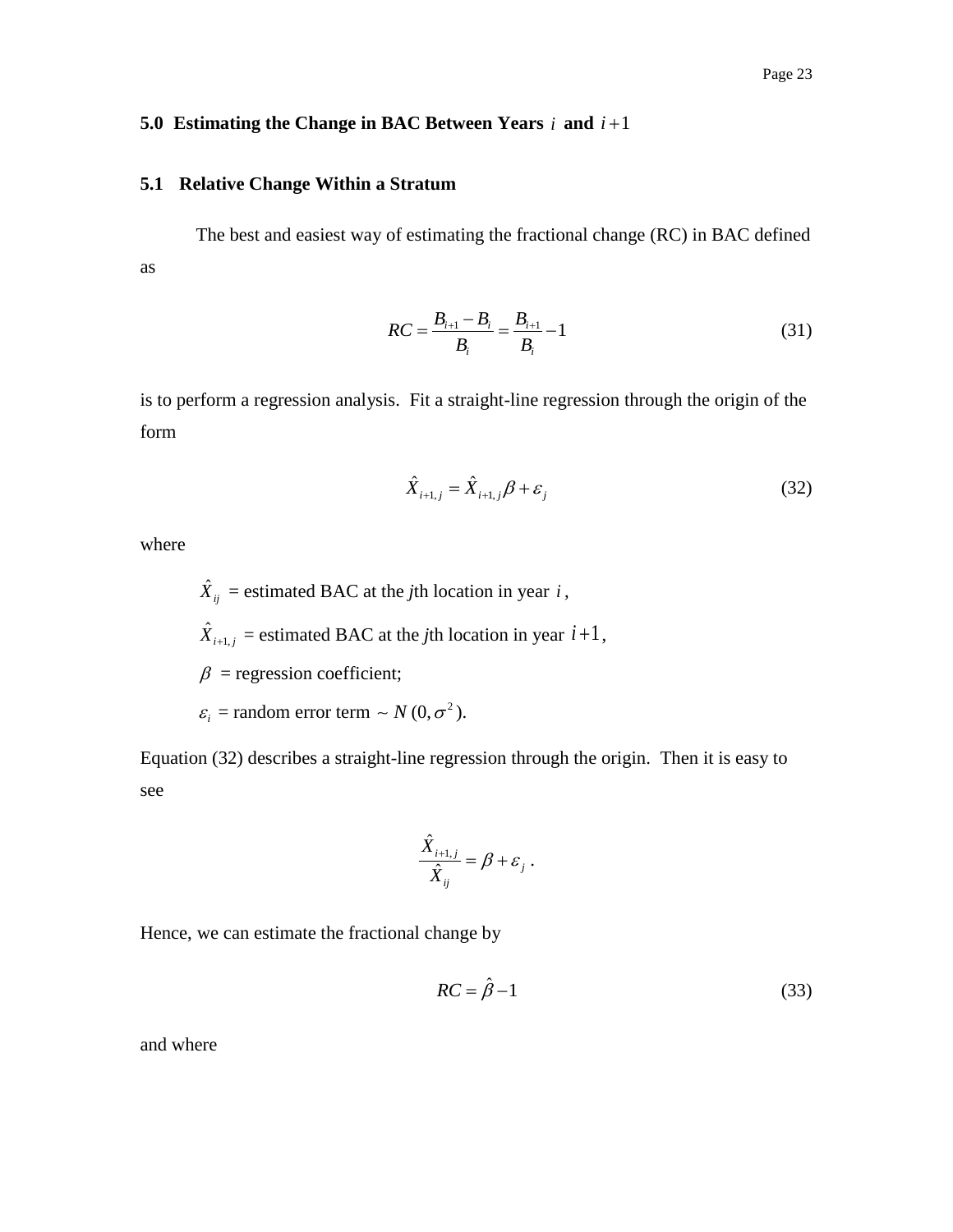Page 24

$$
Var\left(RC\right) = Var\left(\hat{\beta} - 1\right)
$$
  
= Var\left(\hat{\beta}\right). (34)

The analysis should be conducted on the *m*-matched sites surveyed during both years *i* and  $i+1$  in a stratum. Separate analyses should be performed for each stratum.

## <span id="page-25-0"></span>**5.2 Relative Change in Puget Sound**

The estimate of relative change between years  $i$  and  $i+1$  across Puget Sound is then estimated by the quantity

$$
RC_T = \frac{\sum_{j=1}^{4} \hat{B}_{ij} RC_j}{\sum_{j=1}^{4} \hat{B}_{ij}}
$$
(35)

where

 $\hat{B}_{ij}$  = estimated BAC in the *j*th stratum in year *i*,

 $RC<sub>j</sub>$  = estimated relative change in the BAC in the *j*th stratum between years *i* and  $i+1$ .

The variance of  $RC<sub>T</sub>$  for Puget Sound can be approximated using the delta method (Seber 1982: p. 7) where

We variance of 
$$
RC_T
$$
 for Puget Sound can be approximated using the delta method  
ber 1982: p. 7) where  

$$
Var(RC_T) = \sum_{j=1}^{4} \left[ Var(RC_j) \left( \frac{\hat{B}_{ij}}{\sum_{j=1}^{4} \hat{B}_{ij}} \right)^2 \right] + \sum_{j=1}^{4} \left[ Var(\hat{B}_{ij}) \left( \frac{RC_j \sum_{j=1}^{4} \hat{B}_{ij} - \sum_{j=1}^{4} \hat{B}_{ij} RC_j}{\left( \sum_{j=1}^{4} \hat{B}_{ij} \right)^2} \right) \right].
$$
(36)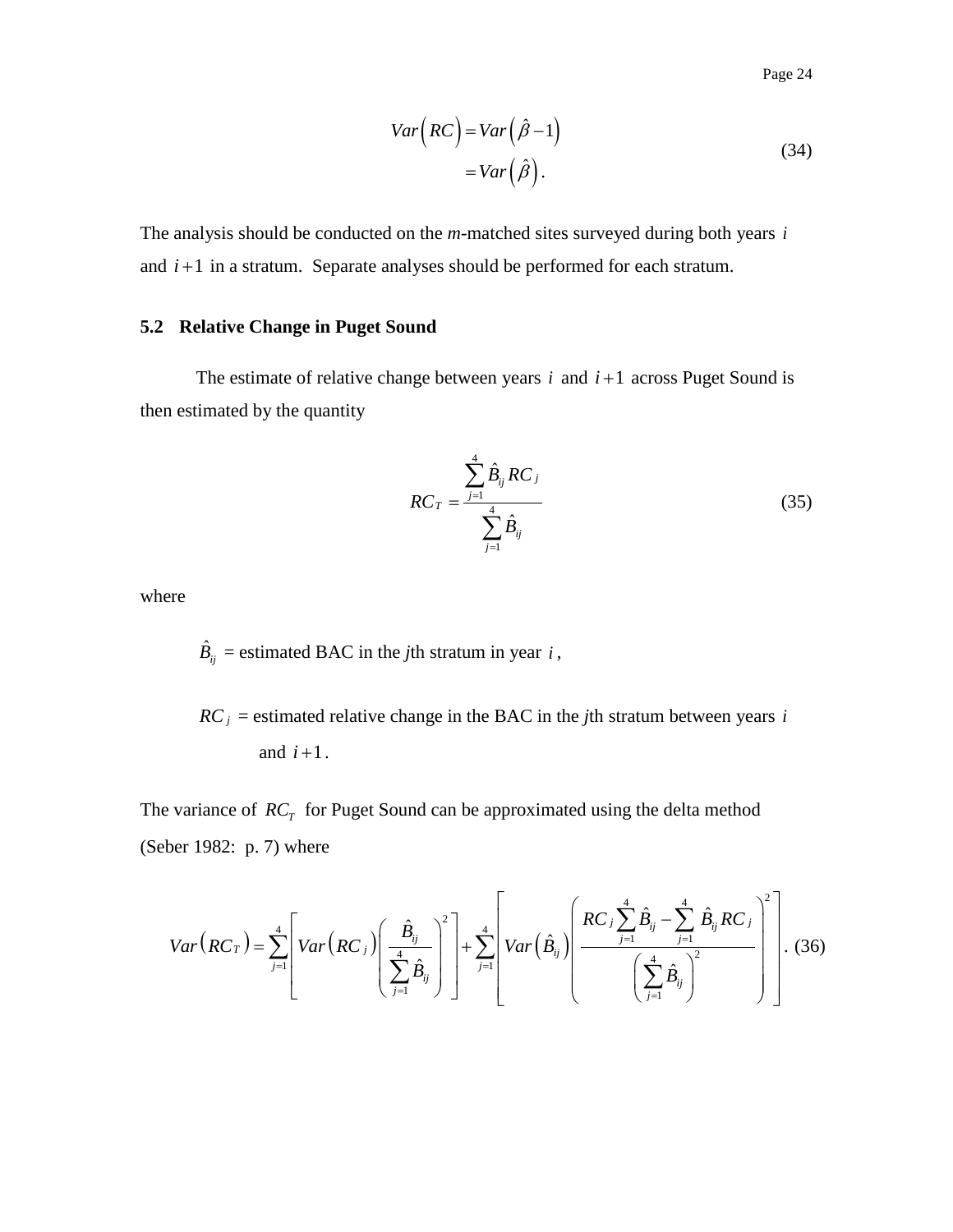## <span id="page-26-0"></span>**5.3 Areal Change Within a Stratum**

For the *j*th stratum ( $j = 1, ..., 4$ ), the areal change ( $AC_j$ ) in BAC between years *i* and  $i+1$  can be estimated by the quantity

$$
AC_j = \hat{B}_{ij} \cdot RC_j \tag{37}
$$

with estimated variance

ted variance  
\n
$$
Var(AC_i) = Var(\hat{B}_{ij}) \cdot RC_j^2 + Var(RC_j) \cdot \hat{B}_{ij}^2 - Var(\hat{B}_{ij}) \cdot Var(RC_j).
$$
\n(38)

## <span id="page-26-1"></span>**5.4 Areal Change in Puget Sound**

For the entire Puget Sound, areal change would be estimated by the quantity

$$
AC_T = \sum_{j=1}^{4} AC_j \tag{39}
$$

with associated variance estimator

$$
Var(AC_T) = \sum_{j=1}^{4} Var(AC_j).
$$
 (40)

## <span id="page-26-2"></span>**5.5 Relative Change Within a Site**

The percent relative change (RC) in basal area coverage (B) from one year (i.e.,  $B_i$ ) to the next year  $(B_{i+1})$  at a site can be estimated by the quantity

$$
RC = \left(\frac{\hat{B}_{i+1} - \hat{B}_i}{\hat{B}_i}\right) \cdot 100\%
$$
  
=  $\left(\frac{\hat{B}_{i+1}}{\hat{B}_i} - 1\right) \cdot 100\%$ . (41)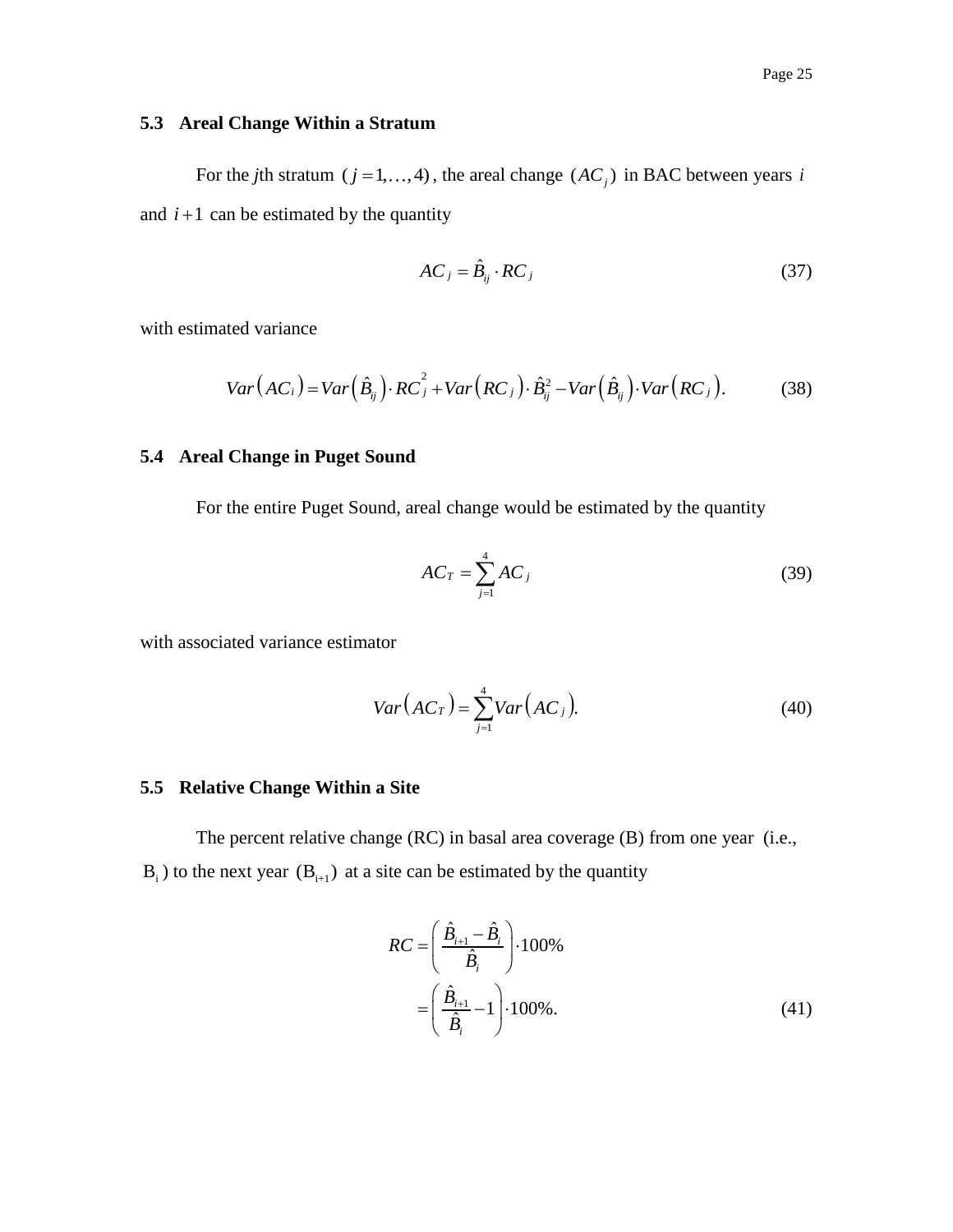The *RC* estimates the percent increase or decrease in BAC from year  $i$  to year  $i+1$ . The variance of *RC* is expressed as

$$
Var\left(RC\right) = \left(\frac{\hat{B}_{i+1}}{\hat{B}_i}\right)^2 \left[\frac{Var\left(\hat{B}_i\right)}{\hat{B}_i^2} + \frac{Var\left(\hat{B}_{i+1}\right)}{\hat{B}_{i+1}^2}\right] \cdot \left(100\% \right)^2.
$$
 (42)

The standard error is expressed as

$$
SE\left(RC\right) = \left(\frac{\hat{B}_{i+1}}{\hat{B}_i}\right) \cdot 100\% \sqrt{\frac{Var\left(\hat{B}_i\right)}{\hat{B}_i^2} + \frac{Var\left(\hat{B}_{i+1}\right)}{\hat{B}_{i+1}^2}}\,. \tag{43}
$$

Finally, an asymptotic normal confidence interval is then calculated as

$$
RC \pm Z_{1-\frac{\alpha}{2}} \cdot SE\left( RC\right) \tag{44}
$$

where for a 95% CI,  $Z_{1-\frac{\alpha}{2}}$  $Z_{1-\frac{\alpha}{2}} = 1.96$  or for a 90% CI,  $Z_{1-\frac{\alpha}{2}}$  $Z_{1-\frac{\alpha}{2}} = 1.645.$ 

#### <span id="page-27-0"></span>**6.0 Test for a Five-Year Regional Trend**

#### <span id="page-27-1"></span>**6.1 Test of Slope**

Using a straight-line regression of annual response versus year (i.e.,  $t = 0, 1, 2, 3$ , 4), the null hypothesis of no decline can be written as

$$
H_o: \quad \beta \ge 0 \tag{45}
$$

vs.

$$
H_a\!\!:\ \ \, \beta<0
$$

where  $\beta$  is the slope of the regression model  $\hat{B}_t = \alpha + \beta t$ . The null hypothesis can be tested using the t-statistic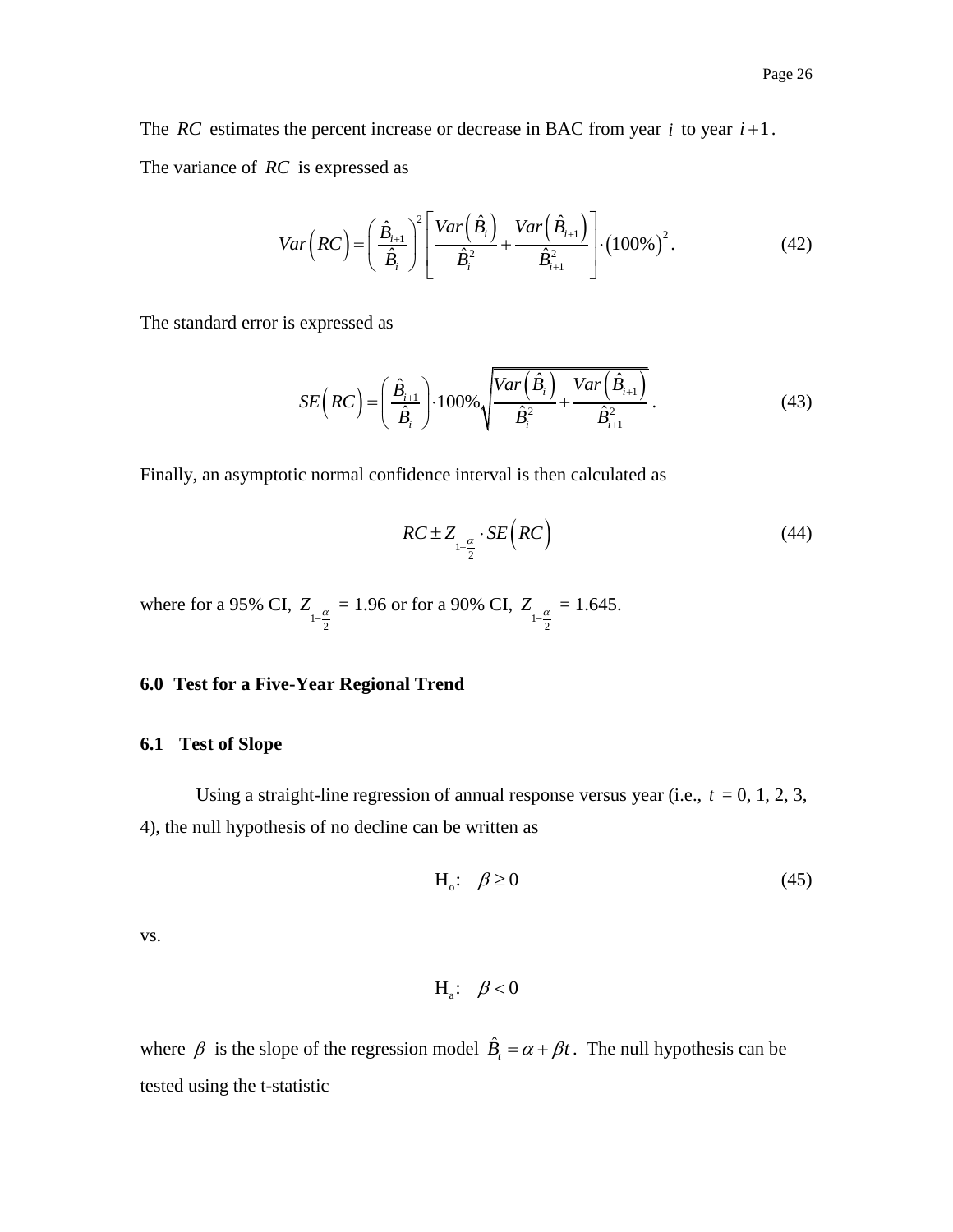Page 27

$$
t_{m-2} = \frac{\left|\hat{\beta} - 0\right|}{\sqrt{\sum_{i=1}^{m} (t_i - \overline{t})^2}}.
$$
\n(46)

## <span id="page-28-0"></span>**6.2 Power Calculations**

In the special case of a five-year test of trend

a. 
$$
\sum_{i=1}^{m} (t_i - \overline{t})^2 = 10 \text{ for } t_i = (0, 1, 2, 3, 4)
$$
  
b. 
$$
E(MSE) = \sigma_N^2 + \overline{\text{Var}(\hat{B}_T|B_T)}
$$

where

$$
\sigma_N^2
$$
 = natural variation in response,

 $Var\left(\hat{B}_T\big|B_T\right)$  = variance in the annual estimate of Puget-Sound-wide BAC.

c.  $\beta = B_0 \Delta$  for a linear change in response  $B_i = B_0 (1 - i \Delta)$ 

and where

 $\Delta$  = annual fractional reduction in response,

 $B_0$  = regional BAC in the first year.

Taking into account factors a-c, the noncentrality parameter associated with the noncentral F-distribution under  $H_a$  can be written as

$$
\Phi_{1,3} = \frac{1}{\sqrt{2}} \cdot \frac{|B_0 \Delta|}{\sqrt{\frac{\sigma_N^2 + \text{Var}(\hat{B}|B)}{10}}}.
$$
\n(47)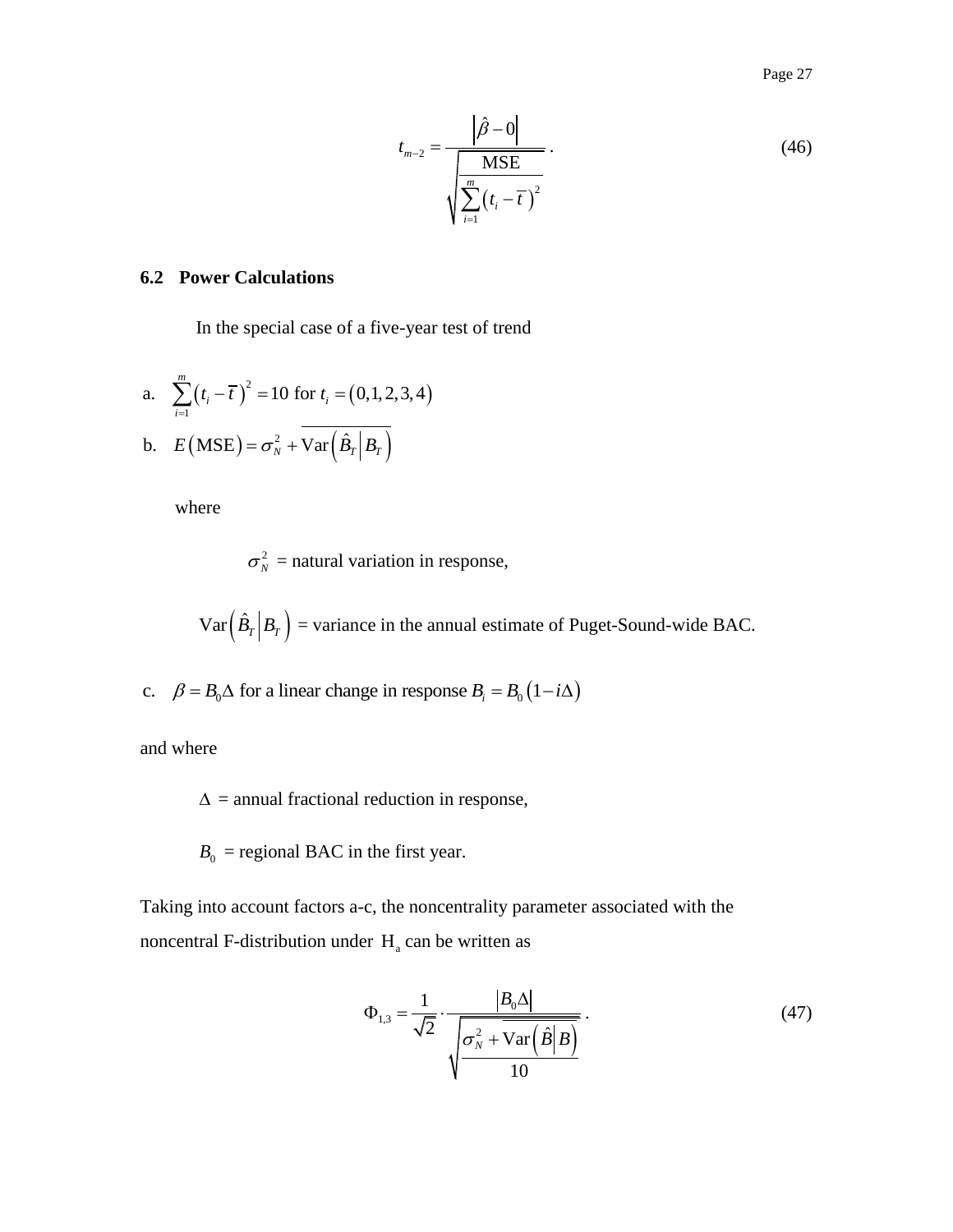Currently, based on observations for 2000-2002, we would estimate  $\sigma_N^2 = 0$ . Therefore, if we assume the magnitude of the natural variation is near zero (i.e.,  $\sigma_N^2 = 0$ ), then the noncentrality parameter can be rewritten as

$$
\Phi_{1,3} = \sqrt{5} \cdot \frac{|\Delta|}{\sqrt{CV^2}}
$$
\n(48)

where

$$
CV^2 = \frac{\overline{Var\left(\hat{B}\middle|B\right)}}{B_0^2}.
$$

#### <span id="page-29-0"></span>**6.2.1 Example: Power Calculations for Detecting a Five-Year Decline**

For the sound-wide estimates of BAC, the average CV for the years 2000-2002 was 0.256 based on unadjusted annual estimates. However, for the one year (i.e., 2001) for which we have a rotational-design, adjusted estimate, the  $CV = 0.070$ . Consider, first, the case where CV = 0.256 and  $\Delta$  = -0.0625 [i.e., -0.25 = (-0.0625) 4 changes in five years], then

$$
\Phi_{1,3} = \sqrt{5} \cdot \frac{|-0.0625|}{\sqrt{(0.256)^2}} = 0.5459.
$$

Reading for the noncentral table, statistical power is  $1 - \beta \approx 0.30$  (Skalski and Robson 1992) at  $\alpha = 0.10$ , one-tailed. In the second case where future CVs are anticipated to be approximately 0.070, the power to detect a 25% decline in five years is

$$
\Phi_{1,3} = \sqrt{5} \cdot \frac{|-0.0625|}{\sqrt{(0.07)^2}} = 1.9965,
$$

corresponding to a statistical power of  $1 - \beta \approx 0.8666$  at  $\alpha = 0.10$ , one-tailed.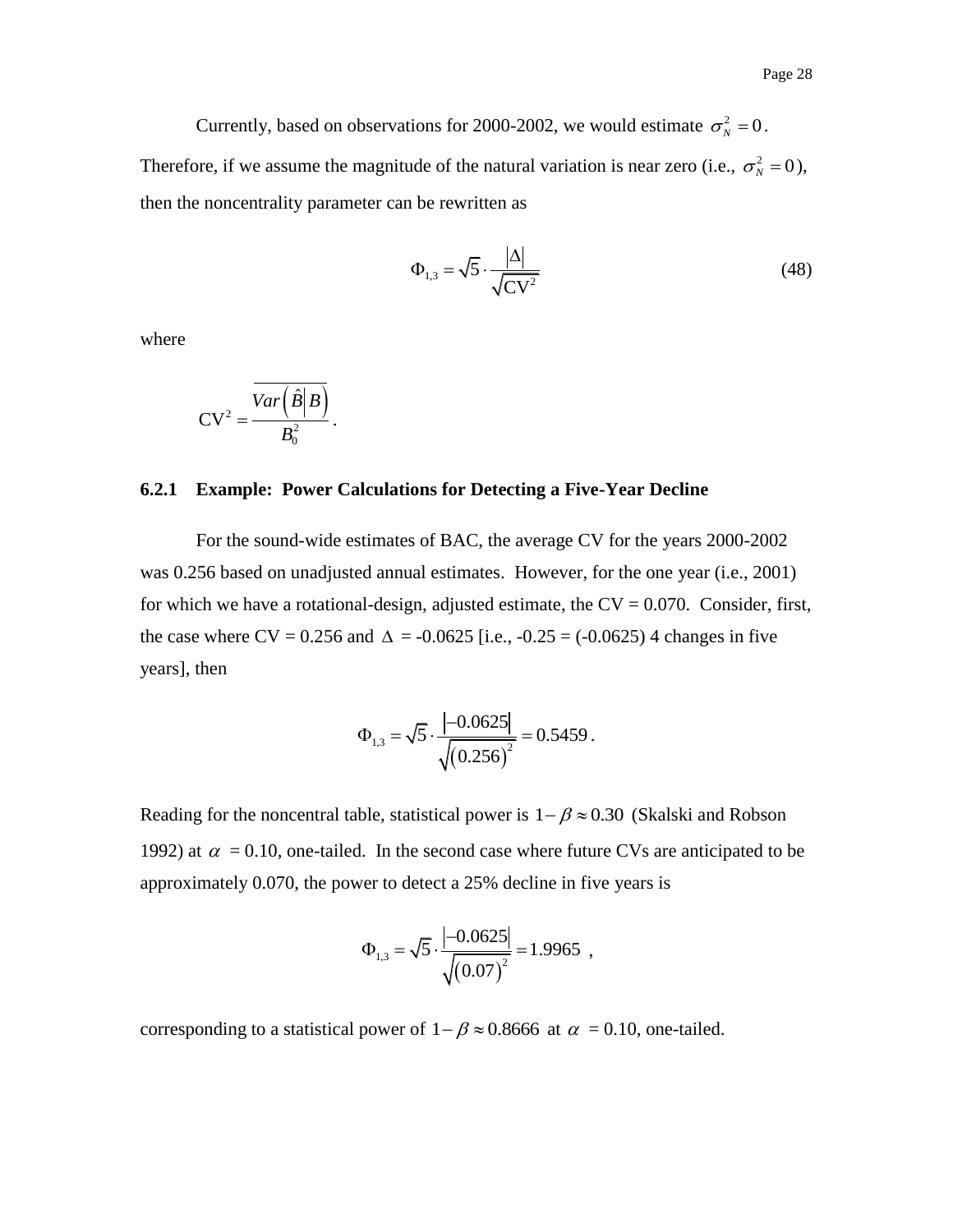#### <span id="page-30-0"></span>**6.3 Detecting a 10-Year Decline**

The noncentrality parameter for a 10-year test of a linear trend is

$$
\Phi_{1,8} = \frac{1}{\sqrt{2}} \cdot \frac{|B_0 \Delta|}{\sqrt{\text{Var}(\hat{B}|B)}}
$$

$$
\sqrt{\frac{\text{Var}(\hat{B}|B)}{82.5}}
$$

or

$$
\Phi_{1,8} = \sqrt{41.25} \cdot \frac{|\Delta|}{\sqrt{CV^2}}.
$$
\n(49)

Using Equation (49), the power to detect a 25% reduction in regional eelgrass within 10 years can be calculated where  $\Delta = 0.02778$  [i.e., -0.02778 (9) = -0.25].

$$
\Phi_{1,8} = \sqrt{41.25} \cdot \frac{|-0.02778|}{\sqrt{(0.07)^2}} = 2.5489.
$$

Reading for the noncentral F-table,  $1 - \beta \approx 0.9460$  at  $\alpha = 0.10$ , one-tailed. This power calculation is based on the assumption that the average CV for the future rotational adjusted estimates of sound-wide BAC will be 0.070.

## <span id="page-30-1"></span>**7.0 Literature Cited**

Cochran, W. G. 1977. Sampling techniques. John Wiley & Sons. New York, NY.

- Seber, G. A. F. 1982. The estimation of animal abundance and related parameters. Macmillan. New York, NY.
- <span id="page-30-2"></span>Skalski, J. R., and D. S. Robson. 1992. Techniques for wildlife investigations: Design and analysis of capture data. Academic Press. San Diego, CA. 237 pp.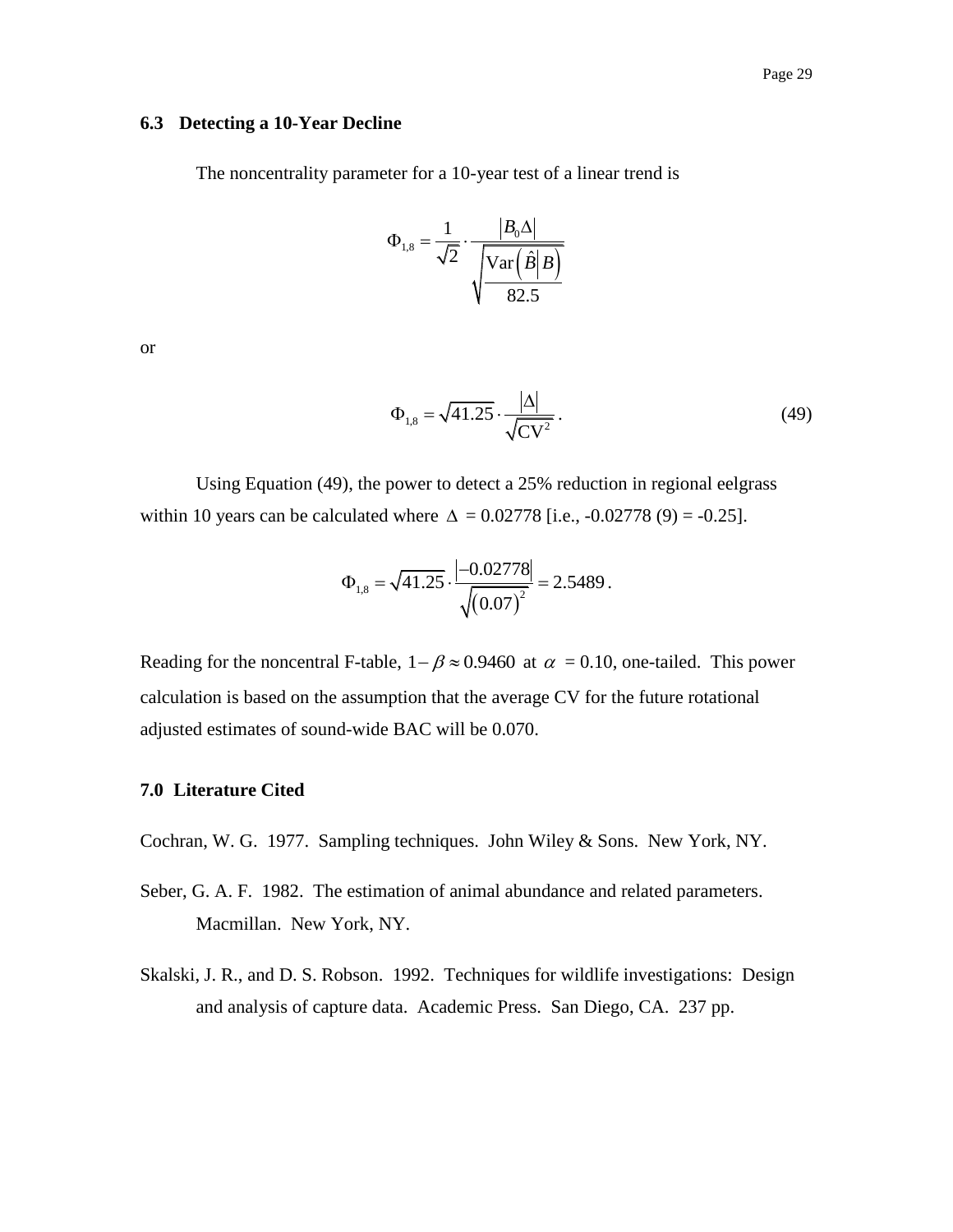## **Appendix A: Derivation of Variance for SRS with Measurement Error**

The variance of 
$$
\hat{B}_3
$$
 can be found in stages as follows:  
\n
$$
Var\left(\hat{B}_3\right) = Var\left(\frac{N_3}{n_3} \sum_{j=1}^{n_3} \hat{X}_{ij}\right) = Var_2\left[E_1\left(\frac{N_3}{n_3} \sum_{j=1}^{n_3} \left(\hat{X}_{ij} | 2\right)\right)\right] + E_2\left[Var_1\left(\frac{N_3}{n_3} \sum_{j=1}^{n_3} \left(\hat{X}_{ij} | 2\right)\right)\right]
$$

where

1 denotes selection of sampling units within a stratum,

2 denotes sampling of eelgrass abundance within a sampling unit.

Then

$$
Var\left(\hat{B}_3 \middle| B_3 \right) = Var_2 \left[ \left( \frac{N_3}{n_3} \sum_{j=1}^{n_3} X_{ij} \right) \right] + E_2 \left[ \frac{N_3^2}{n_3^2} \sum_{j=1}^{n_3} Var \left( \hat{X}_{ij} \middle| X_{ij} \right) \right]
$$
  

$$
= \frac{N_3^2 \left( 1 - \frac{n_3}{N_3} \right) S_{x_i}^2}{n_3} + \frac{N_3}{n_3} \sum_{j=1}^{n_3} Var \left( \hat{X}_{ij} \middle| X_{ij} \right). \tag{A1}
$$

The second term of Equation (A1) can be unbiasedly estimated by

$$
\left(\frac{N_3}{n_3}\right)^2 \sum_{j=1}^{n_3} V\hat{a}r\left(\hat{X}_{ij} \middle| X_{ij}\right). \tag{A2}
$$

However, substituting  $s_{\hat{x}_i}^2$  into the first term of Equation (A1) results in an expected value of

$$
E\left[\frac{N_3^2\left(1-\frac{n_3}{N_3}\right)s_{\hat{X}_{ij}}^2}{n_3}\right] = \frac{N_3^2\left(1-\frac{n_3}{N_3}\right)S_{X_i}^2}{n_3} + \frac{N_3^2\left(1-\frac{n_3}{N_3}\right)}{n_3} \cdot \frac{1}{N_3}\sum_{j=1}^{N_3}Var\left(\hat{X}_{ij}|X_{ij}\right). \quad (A3)
$$

Hence, there is a positive bias of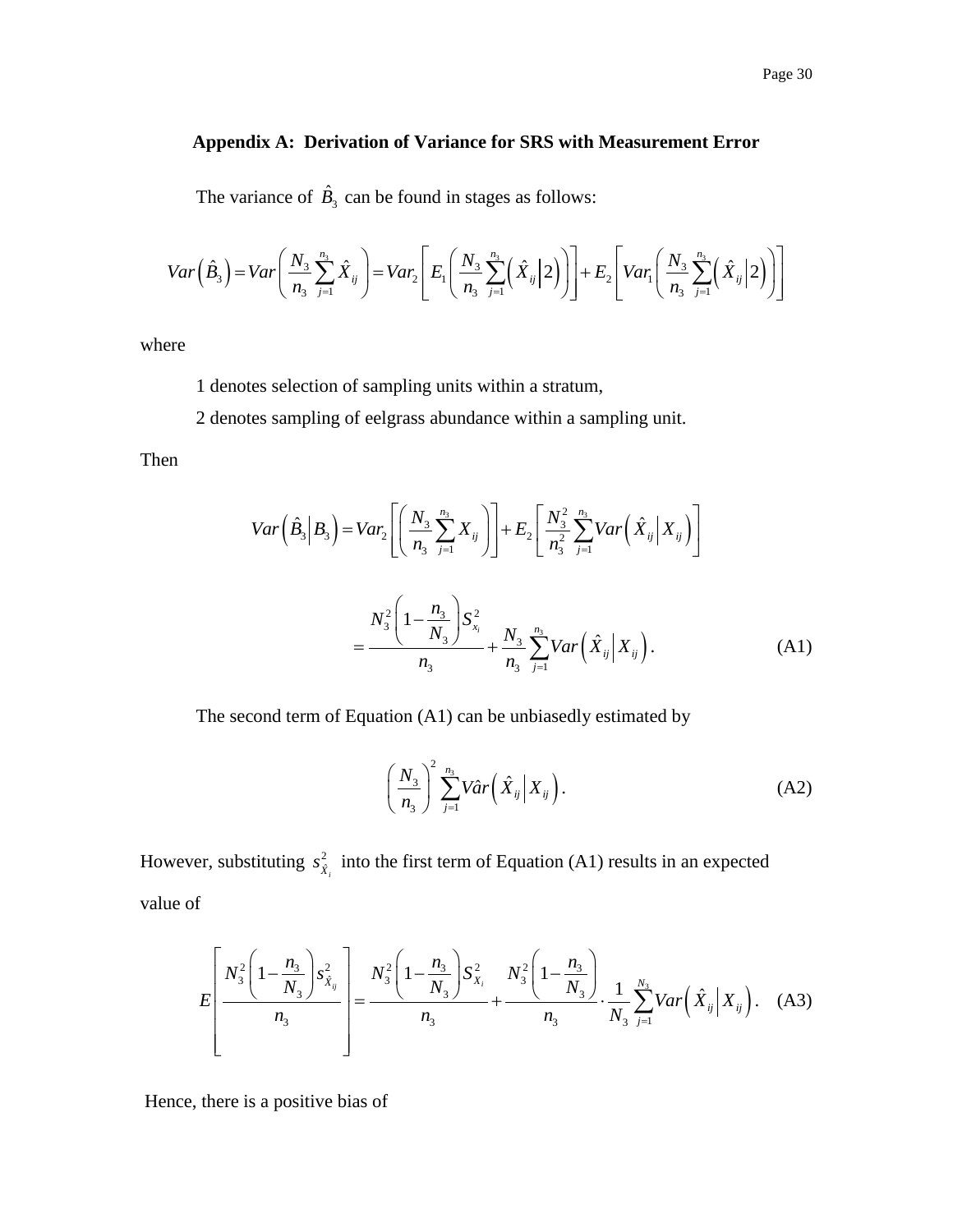Page 31

$$
\frac{N_3\left(1-\frac{n_3}{N_3}\right)}{n_3}\sum_{j=1}^{N_3}Var\left(\hat{X}_{ij}\bigg|\,X_{ij}\right).
$$
\n(A4)

Combing the results of Equations (A1- A4), the estimated variance of  $\hat{B}_3$  can be written as

as  

$$
Var\left(\hat{B}_3|B_3\right) = \frac{N_3^2\left(1 - \frac{n_3}{N_3}\right)s_{\hat{X}_i}^2}{n_3} - \frac{N_3\left(1 - \frac{n_3}{N_3}\right)}{n_3} \frac{N_3}{n_3} \sum_{j=1}^{n_3} Var\left(\hat{X}_{ij}|X_{ij}\right) + \left(\frac{N_3}{n_3}\right)^2 \sum_{j=1}^{n_3} Var\left(\hat{X}_{ij}|X_{ij}\right)
$$

which simplifies to

$$
Var\left(\hat{B}_3 \middle| B_3 \right) = \frac{N_3^2 \left(1 - \frac{n_3}{N_3}\right) s_{\hat{X}_i}^2}{n_3} + \frac{N_3}{n_3} \sum_{j=1}^{n_3} V \hat{a} r \left(\hat{X}_{ij} \middle| X_{ij}\right). \tag{A5}
$$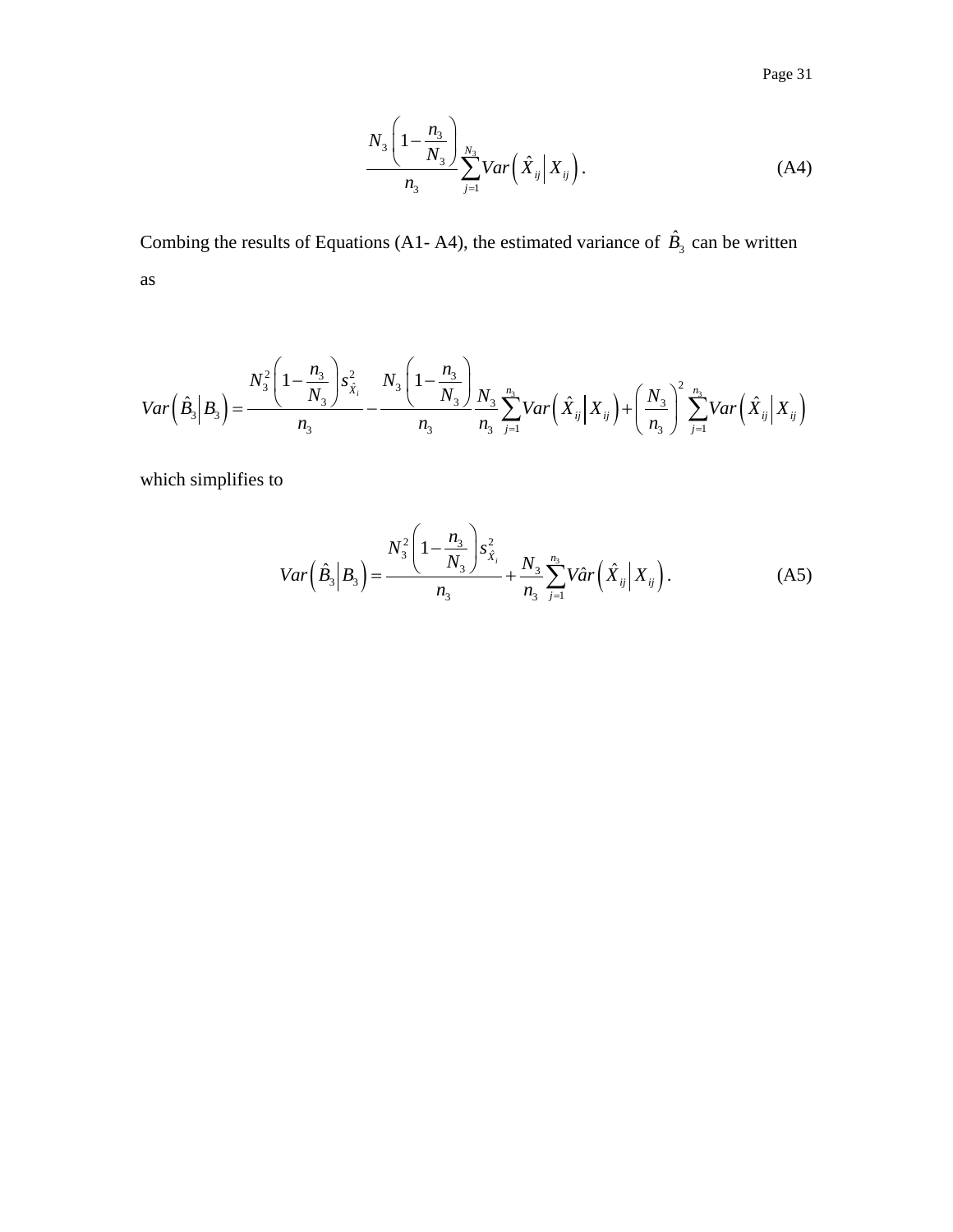<span id="page-33-0"></span>Appendix B: Variance for Ratio Estimator with Sampling Error  
\n
$$
Var(\hat{B}_2) = Var\left(A_2 \frac{\sum_{j=1}^{n_2} \hat{X}_{2j}}{\sum_{j=1}^{n_2} a_{2j}}\right) = Var_1\left[E_2\left(A_2 \frac{\sum_{j=1}^{n_2} \hat{X}_{2j}}{\sum_{j=1}^{n_2} a_{2j}}\right]\right] + E_1\leftVar_2\left(A_2 \frac{\sum_{j=1}^{n_2} \hat{X}_{2j}}{\sum_{j=1}^{n_2} a_{2j}}\right]\right]
$$

where

1 denotes stage one sampling of  $n_2$  of  $N_2$  sites,

2 denotes stage two sampling within a site.

Then

$$
Var\left(\hat{B}_{2}\right) = Var_{1}\left[A_{2} \frac{\sum_{j=1}^{n_{2}} X_{2j}}{\sum_{j=1}^{n_{2}} a_{2j}}\right] + E_{1}\left[\frac{A_{2}}{\sum_{j=1}^{n_{2}} a_{2j}}\right] \sum_{j=1}^{n_{2}} Var\left(\hat{X}_{2j} | X_{2j}\right)
$$

$$
= A_{2}^{2}\left(1 - \frac{n_{2}}{N_{2}}\right) \frac{\sum_{j=1}^{N_{2}} (x_{2j} - a_{2j}R)^{2}}{\overline{A}^{2} n_{2} (N_{2} - 1)} + \left(\frac{A_{2}}{\frac{n_{2}}{N_{2}} \sum_{j=1}^{N_{2}} a_{2j}}\right) \frac{n_{2}}{N_{2}} \sum_{j=1}^{N_{2}} Var\left(\hat{X}_{2j} | X_{2j}\right)
$$

$$
=N_2^2\left(1-\frac{n_2}{N_2}\right)\frac{\sum_{j=1}^{N_2}\left(X_{2j}-a_{2j}R\right)^2}{n_2\left(N_2-1\right)}+\frac{N_2}{n_2}\sum_{j=1}^{N_2}Var\left(\hat{X}_{2j} | X_{2j}\right) \tag{B1}
$$

$$
Var(\hat{B}_2) = \frac{N_2^2 \left[ \left(1 - \frac{n_2}{N_2}\right) \frac{\sum_{j=1}^{N_2} (\hat{X}_{2j} - a_{2j}R)^2}{(N_2 - 1)} + Var(\hat{X}_{2j} | X_{2j}) \right]}{n_2}
$$
(B2)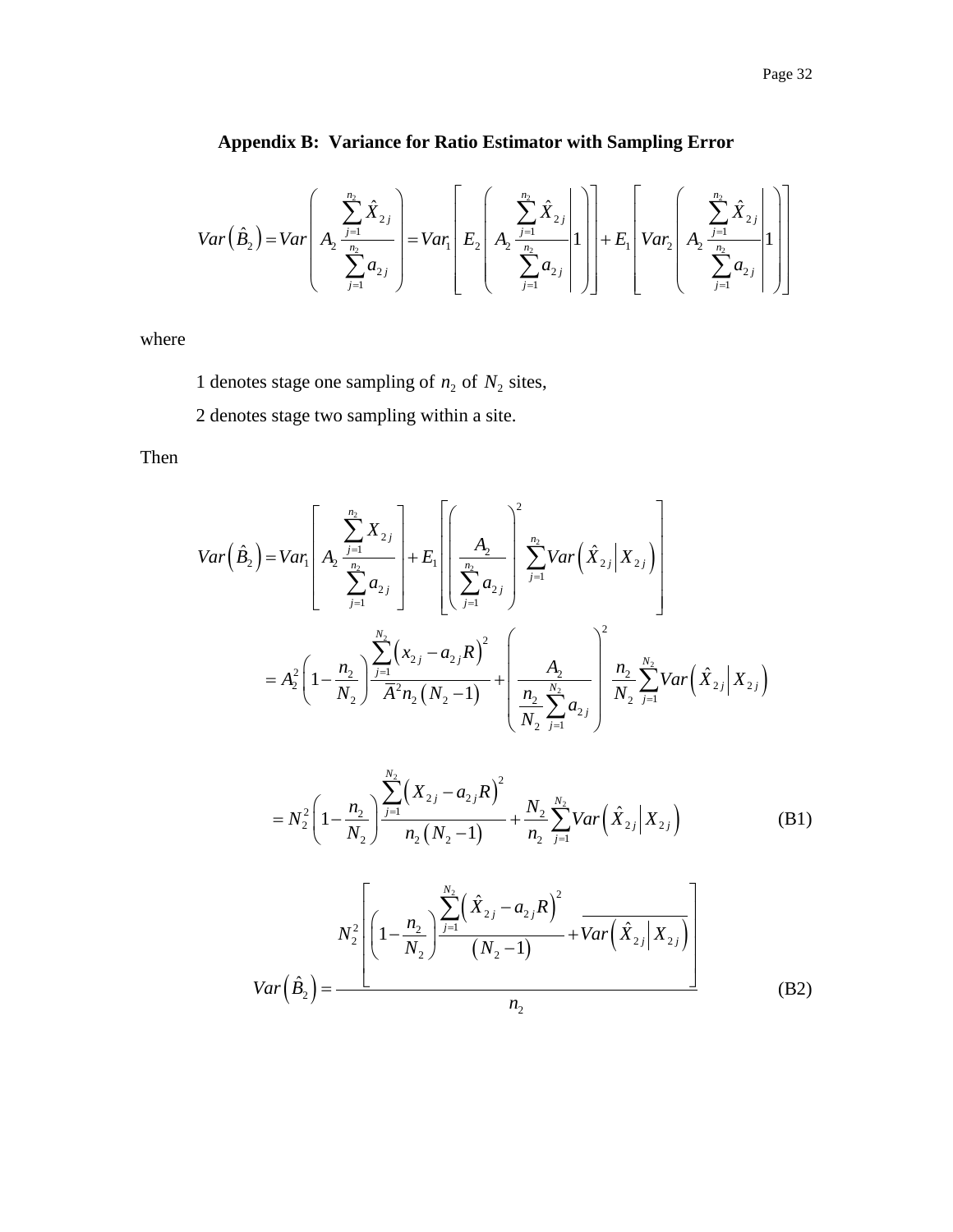# Deriving an Estimated Variance for  $\hat{B_2}$

The second term in Equation (B2) can be unbiasedly estimated by

$$
\overline{Var\left(\hat{X}_{2j} | X_{2j}\right)} = \frac{1}{n_2} \sum_{j=1}^{n_2} Var\left(\hat{X}_{2j} | X_{2j}\right).
$$

The term  $(X_{2i} - a_{2i}R)$  $(N_2 - 1)$  $\frac{2}{2}$   $\left( -2 \right)$   $\frac{2}{3}$  $2 j - u_2$ 1  $\frac{1}{2} - 1$ *N*  $j - u_{2j}$ *j*  $X_{2i} - a_{2i}R$ *N* =  $\overline{a}$  $\overline{a}$  $\sum\limits_{ }^{ }$ can be estimated by the expression

$$
\frac{\sum\limits_{j=1}^{n_2}\Bigl(\hat{X}_{2j}-a_{2j}\hat{R}\Bigr)^2}{\bigl(n_2-1\bigr)}
$$

but its expected value is approximately

$$
E\left[\frac{\sum_{j=1}^{n_2} (\hat{X}_{2j} - a_{2j}\hat{R})^2}{n_2 - 1}\right]
$$
  
\n
$$
= E\left[\frac{\sum_{j=1}^{n_2} ((\hat{X}_{2j} - X_{2j}) + (X_{2j} - a_{2j}\hat{R}))^2}{(n_2 - 1)}\right]
$$
  
\n
$$
= E\left[\frac{\sum_{j=1}^{n_2} (\hat{X}_{2j} - X_{2j})^2 + \sum_{j=1}^{n_2} (X_{2j} - a_{2j}\hat{R})^2}{(n_2 - 1)} + \frac{2\sum_{j=1}^{n_2} (X_{2j} - a_{2j}\hat{R})(\hat{X}_{2j} - X_{2j})}{(n_2 - 1)}\right]
$$
  
\n
$$
= \frac{\sum_{j=1}^{n_2} \sum_{j=1}^{N_2} Var(\hat{X}_{2j}|X_{2j})}{(n_2 - 1)} + \frac{\sum_{j=1}^{N_2} (X_{2j} - a_{2j}R)^2}{(N_2 - 1)}.
$$
 (B4)